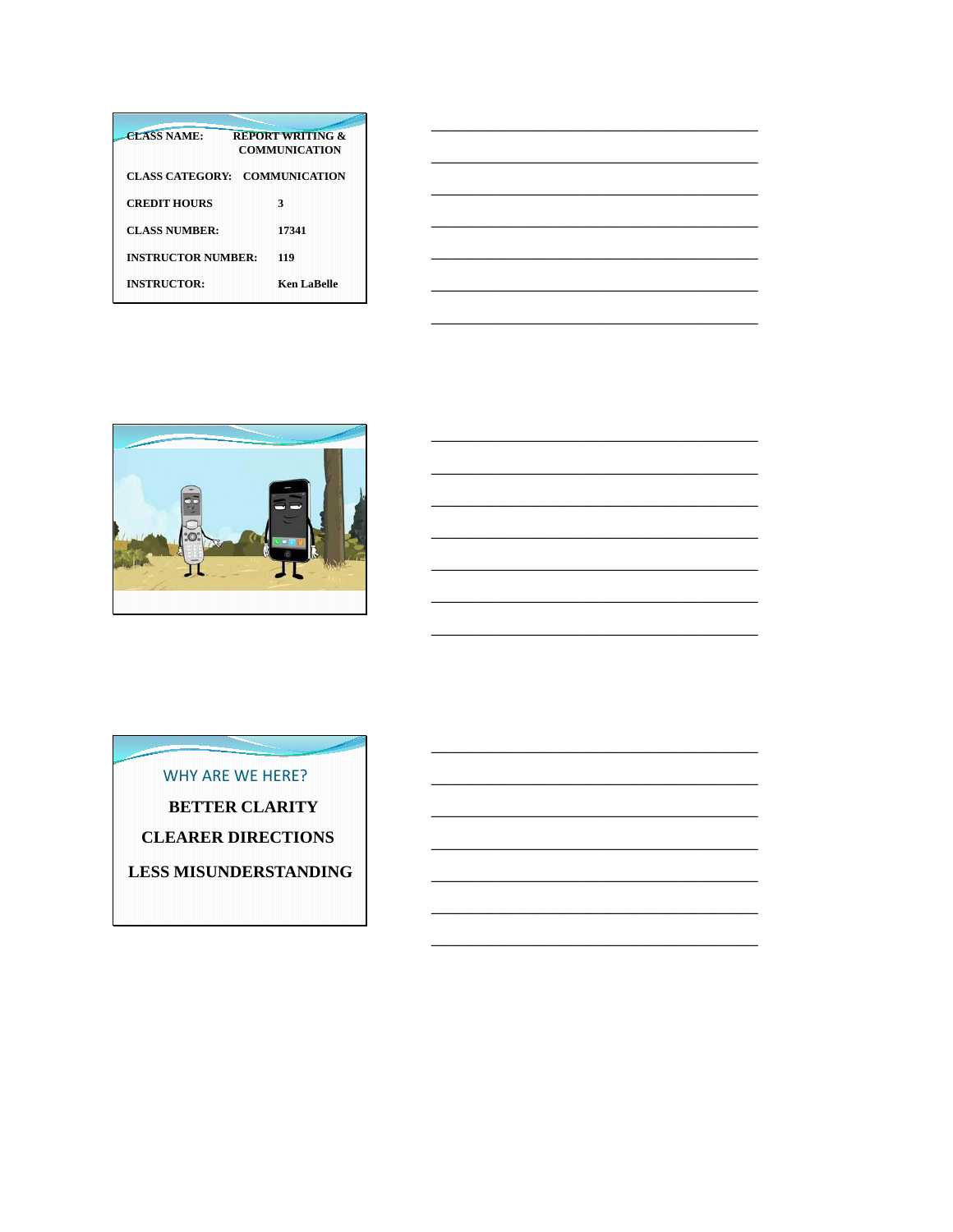| سي | <b>MR DUCKS</b>   |  |
|----|-------------------|--|
|    | <b>MR NOT</b>     |  |
|    | <b>OSAR</b>       |  |
|    | <b>C DM WANGS</b> |  |
|    | LIB               |  |
|    | <b>MR DUCKS</b>   |  |

\_\_\_\_\_\_\_\_\_\_\_\_\_\_\_\_\_\_\_\_\_\_\_\_\_\_\_\_\_\_\_\_\_\_\_

\_\_\_\_\_\_\_\_\_\_\_\_\_\_\_\_\_\_\_\_\_\_\_\_\_\_\_\_\_\_\_\_\_\_\_

\_\_\_\_\_\_\_\_\_\_\_\_\_\_\_\_\_\_\_\_\_\_\_\_\_\_\_\_\_\_\_\_\_\_\_

\_\_\_\_\_\_\_\_\_\_\_\_\_\_\_\_\_\_\_\_\_\_\_\_\_\_\_\_\_\_\_\_\_\_\_

\_\_\_\_\_\_\_\_\_\_\_\_\_\_\_\_\_\_\_\_\_\_\_\_\_\_\_\_\_\_\_\_\_\_\_

\_\_\_\_\_\_\_\_\_\_\_\_\_\_\_\_\_\_\_\_\_\_\_\_\_\_\_\_\_\_\_\_\_\_\_

\_\_\_\_\_\_\_\_\_\_\_\_\_\_\_\_\_\_\_\_\_\_\_\_\_\_\_\_\_\_\_\_\_\_\_

\_\_\_\_\_\_\_\_\_\_\_\_\_\_\_\_\_\_\_\_\_\_\_\_\_\_\_\_\_\_\_\_\_\_\_

\_\_\_\_\_\_\_\_\_\_\_\_\_\_\_\_\_\_\_\_\_\_\_\_\_\_\_\_\_\_\_\_\_\_\_

\_\_\_\_\_\_\_\_\_\_\_\_\_\_\_\_\_\_\_\_\_\_\_\_\_\_\_\_\_\_\_\_\_\_\_

\_\_\_\_\_\_\_\_\_\_\_\_\_\_\_\_\_\_\_\_\_\_\_\_\_\_\_\_\_\_\_\_\_\_\_

\_\_\_\_\_\_\_\_\_\_\_\_\_\_\_\_\_\_\_\_\_\_\_\_\_\_\_\_\_\_\_\_\_\_\_

\_\_\_\_\_\_\_\_\_\_\_\_\_\_\_\_\_\_\_\_\_\_\_\_\_\_\_\_\_\_\_\_\_\_\_

\_\_\_\_\_\_\_\_\_\_\_\_\_\_\_\_\_\_\_\_\_\_\_\_\_\_\_\_\_\_\_\_\_\_\_

\_\_\_\_\_\_\_\_\_\_\_\_\_\_\_\_\_\_\_\_\_\_\_\_\_\_\_\_\_\_\_\_\_\_\_

\_\_\_\_\_\_\_\_\_\_\_\_\_\_\_\_\_\_\_\_\_\_\_\_\_\_\_\_\_\_\_\_\_\_\_

\_\_\_\_\_\_\_\_\_\_\_\_\_\_\_\_\_\_\_\_\_\_\_\_\_\_\_\_\_\_\_\_\_\_\_

\_\_\_\_\_\_\_\_\_\_\_\_\_\_\_\_\_\_\_\_\_\_\_\_\_\_\_\_\_\_\_\_\_\_\_

\_\_\_\_\_\_\_\_\_\_\_\_\_\_\_\_\_\_\_\_\_\_\_\_\_\_\_\_\_\_\_\_\_\_\_

\_\_\_\_\_\_\_\_\_\_\_\_\_\_\_\_\_\_\_\_\_\_\_\_\_\_\_\_\_\_\_\_\_\_\_

\_\_\_\_\_\_\_\_\_\_\_\_\_\_\_\_\_\_\_\_\_\_\_\_\_\_\_\_\_\_\_\_\_\_\_

**I will seek and I will find you. I shall take you to bed and have my way with you. I will make you ache, shake, and sweat until you moan**  and groan.<br>I will make you beg for mercy,<br>You will beg me to stop.<br>I will exhaust you to the point that you will be relieved<br>when I'm finished with you.<br>And, when I am finished, you will be weak for days.

**The Flu**

#### REDUNDANCIES

**LOOK FOR WAYS TO DROP WORDS**

**WITHOUT CHANGING THE MEANING**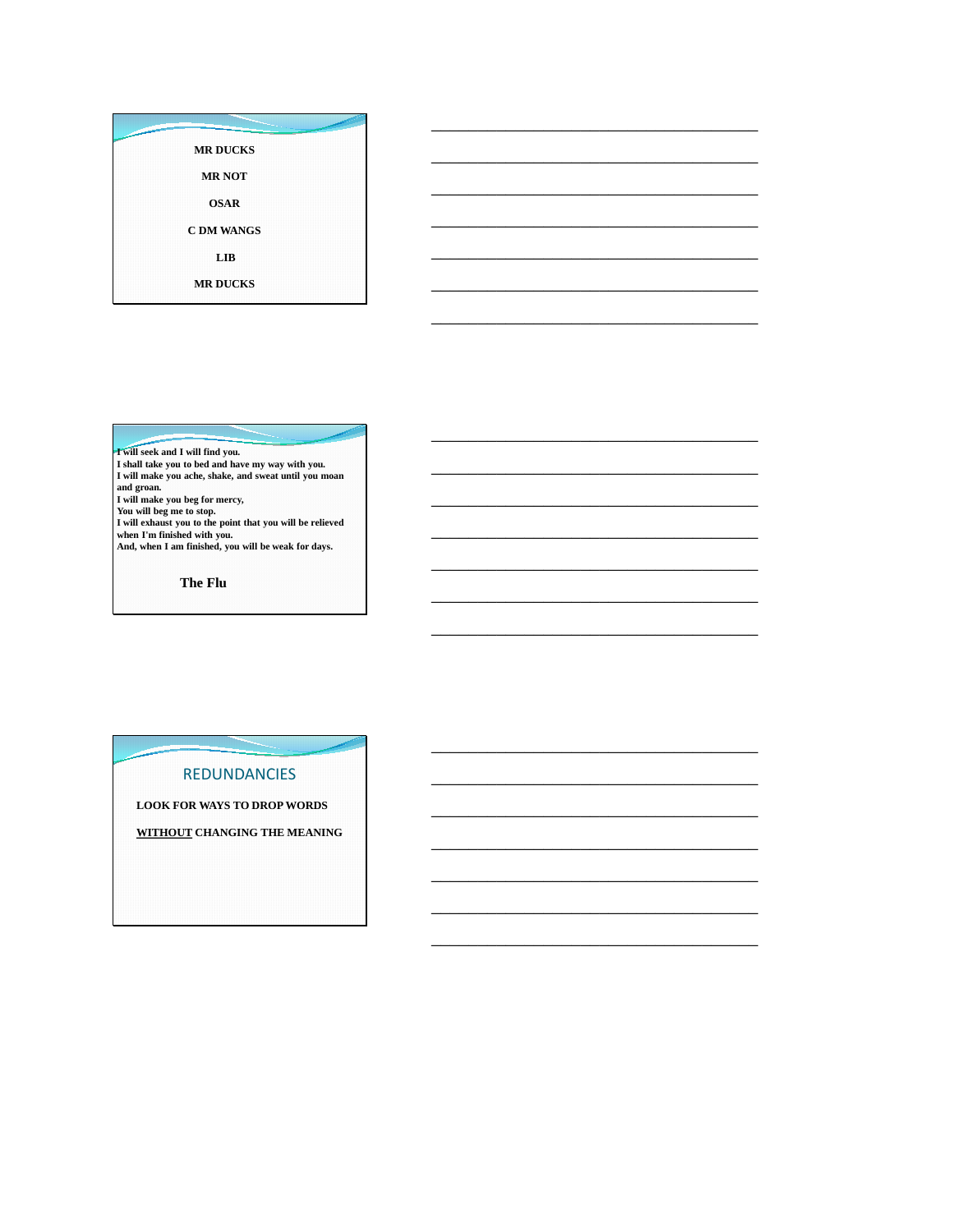**Daniel is now employed at a rehabilitation center working as a physical therapist.**

\_\_\_\_\_\_\_\_\_\_\_\_\_\_\_\_\_\_\_\_\_\_\_\_\_\_\_\_\_\_\_\_\_\_\_

\_\_\_\_\_\_\_\_\_\_\_\_\_\_\_\_\_\_\_\_\_\_\_\_\_\_\_\_\_\_\_\_\_\_\_

\_\_\_\_\_\_\_\_\_\_\_\_\_\_\_\_\_\_\_\_\_\_\_\_\_\_\_\_\_\_\_\_\_\_\_

\_\_\_\_\_\_\_\_\_\_\_\_\_\_\_\_\_\_\_\_\_\_\_\_\_\_\_\_\_\_\_\_\_\_\_

\_\_\_\_\_\_\_\_\_\_\_\_\_\_\_\_\_\_\_\_\_\_\_\_\_\_\_\_\_\_\_\_\_\_\_

\_\_\_\_\_\_\_\_\_\_\_\_\_\_\_\_\_\_\_\_\_\_\_\_\_\_\_\_\_\_\_\_\_\_\_

\_\_\_\_\_\_\_\_\_\_\_\_\_\_\_\_\_\_\_\_\_\_\_\_\_\_\_\_\_\_\_\_\_\_\_

\_\_\_\_\_\_\_\_\_\_\_\_\_\_\_\_\_\_\_\_\_\_\_\_\_\_\_\_\_\_\_\_\_\_\_

\_\_\_\_\_\_\_\_\_\_\_\_\_\_\_\_\_\_\_\_\_\_\_\_\_\_\_\_\_\_\_\_\_\_\_

\_\_\_\_\_\_\_\_\_\_\_\_\_\_\_\_\_\_\_\_\_\_\_\_\_\_\_\_\_\_\_\_\_\_\_

\_\_\_\_\_\_\_\_\_\_\_\_\_\_\_\_\_\_\_\_\_\_\_\_\_\_\_\_\_\_\_\_\_\_\_

\_\_\_\_\_\_\_\_\_\_\_\_\_\_\_\_\_\_\_\_\_\_\_\_\_\_\_\_\_\_\_\_\_\_\_

\_\_\_\_\_\_\_\_\_\_\_\_\_\_\_\_\_\_\_\_\_\_\_\_\_\_\_\_\_\_\_\_\_\_\_

\_\_\_\_\_\_\_\_\_\_\_\_\_\_\_\_\_\_\_\_\_\_\_\_\_\_\_\_\_\_\_\_\_\_\_

\_\_\_\_\_\_\_\_\_\_\_\_\_\_\_\_\_\_\_\_\_\_\_\_\_\_\_\_\_\_\_\_\_\_\_

\_\_\_\_\_\_\_\_\_\_\_\_\_\_\_\_\_\_\_\_\_\_\_\_\_\_\_\_\_\_\_\_\_\_\_

\_\_\_\_\_\_\_\_\_\_\_\_\_\_\_\_\_\_\_\_\_\_\_\_\_\_\_\_\_\_\_\_\_\_\_

\_\_\_\_\_\_\_\_\_\_\_\_\_\_\_\_\_\_\_\_\_\_\_\_\_\_\_\_\_\_\_\_\_\_\_

\_\_\_\_\_\_\_\_\_\_\_\_\_\_\_\_\_\_\_\_\_\_\_\_\_\_\_\_\_\_\_\_\_\_\_

\_\_\_\_\_\_\_\_\_\_\_\_\_\_\_\_\_\_\_\_\_\_\_\_\_\_\_\_\_\_\_\_\_\_\_

\_\_\_\_\_\_\_\_\_\_\_\_\_\_\_\_\_\_\_\_\_\_\_\_\_\_\_\_\_\_\_\_\_\_\_

**Daniel works at a rehabilitation** 

**center as a physical therapist.**

**EMPTY OR INFLATED PHARASES**

**We will file the appropriate papers in the** 

**event that we are unable to meet the deadlines.**

**We will file the appropriate papers if**

**we are unable to meet the deadlines.**

| <b>EMPTY OR INFLATED PHARASES</b>  |                          |  |  |
|------------------------------------|--------------------------|--|--|
| <b>INFLATED</b>                    | <b>CONCISE</b>           |  |  |
| <b>ALONG THE LINES OF</b>          | LIKE                     |  |  |
| <b>AT THE PRESENT TIME</b>         | NOW,<br><b>CURRENTLY</b> |  |  |
| <b>BECAUSE OF THE</b><br>FACT THAT | <b>BECAUSE</b>           |  |  |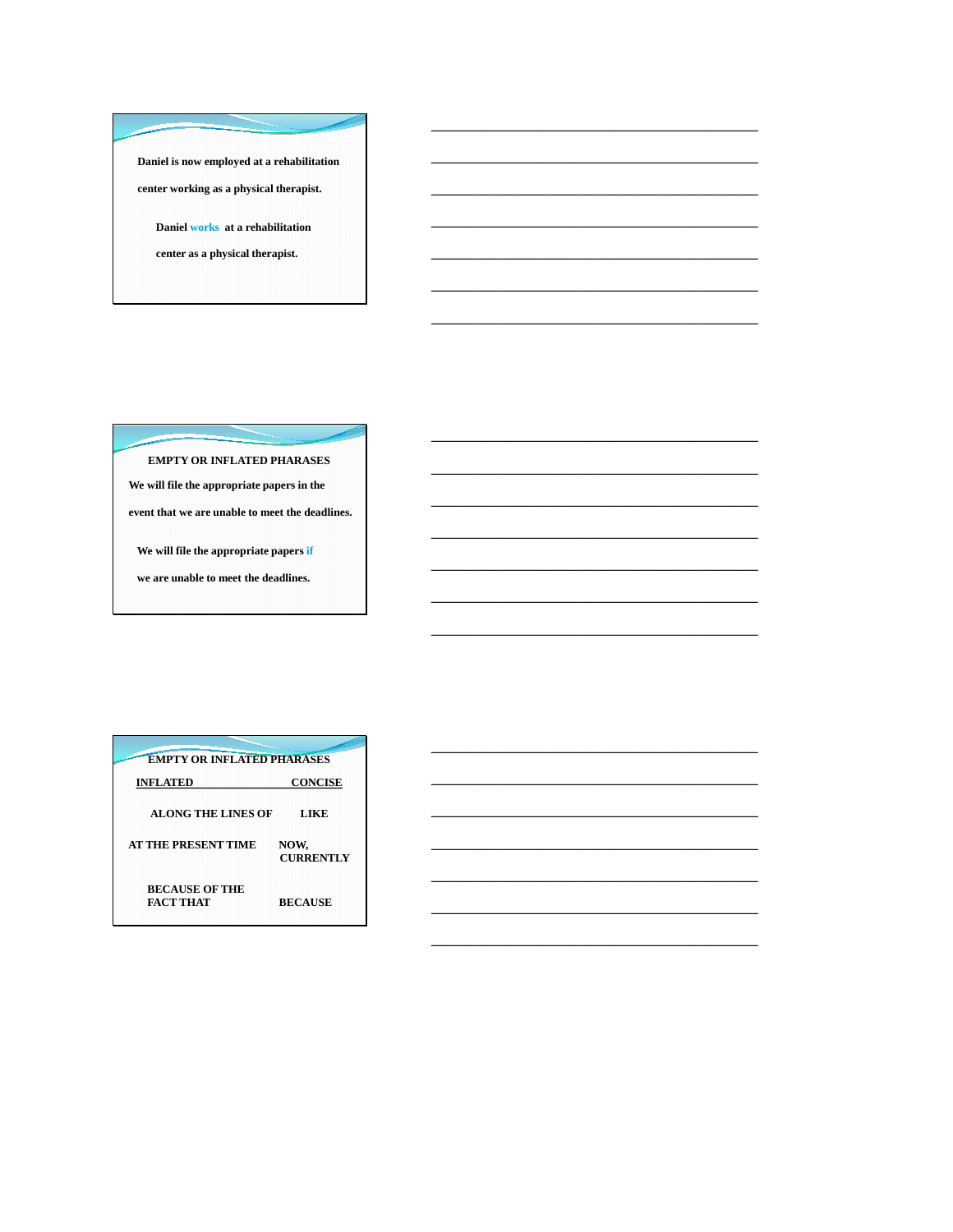| <b>EMPTY OR INFLATED PHARASES</b> |                |  |
|-----------------------------------|----------------|--|
| <b>INFLATED</b>                   | <b>CONCISE</b> |  |
| <b>BY MEANS OF</b>                | ВY             |  |
| DUE TO THE FACT THAT              | <b>BECAUSE</b> |  |
| <b>FOR THE REASON THAT</b>        | <b>BECAUSE</b> |  |

| <b>EMPTY OR INFLATED PHARASES</b> |                  |
|-----------------------------------|------------------|
| <b>INFLATED</b>                   | <b>CONCISE</b>   |
| <b>IN ORDER TO</b>                | TO               |
| <b>IN SPITE OF THE</b>            | <b>ALTHOUGH,</b> |
| <b>FACT THAT</b>                  | <b>THOUGH</b>    |
| IN THE EVENT THAT                 | TF               |
| UNTIL SUCH TIME AS                | UNTIL            |

**ADD NEED WORDS** 

DO NOT OMIT WORDS NECESSARY FOR COMPLETENESS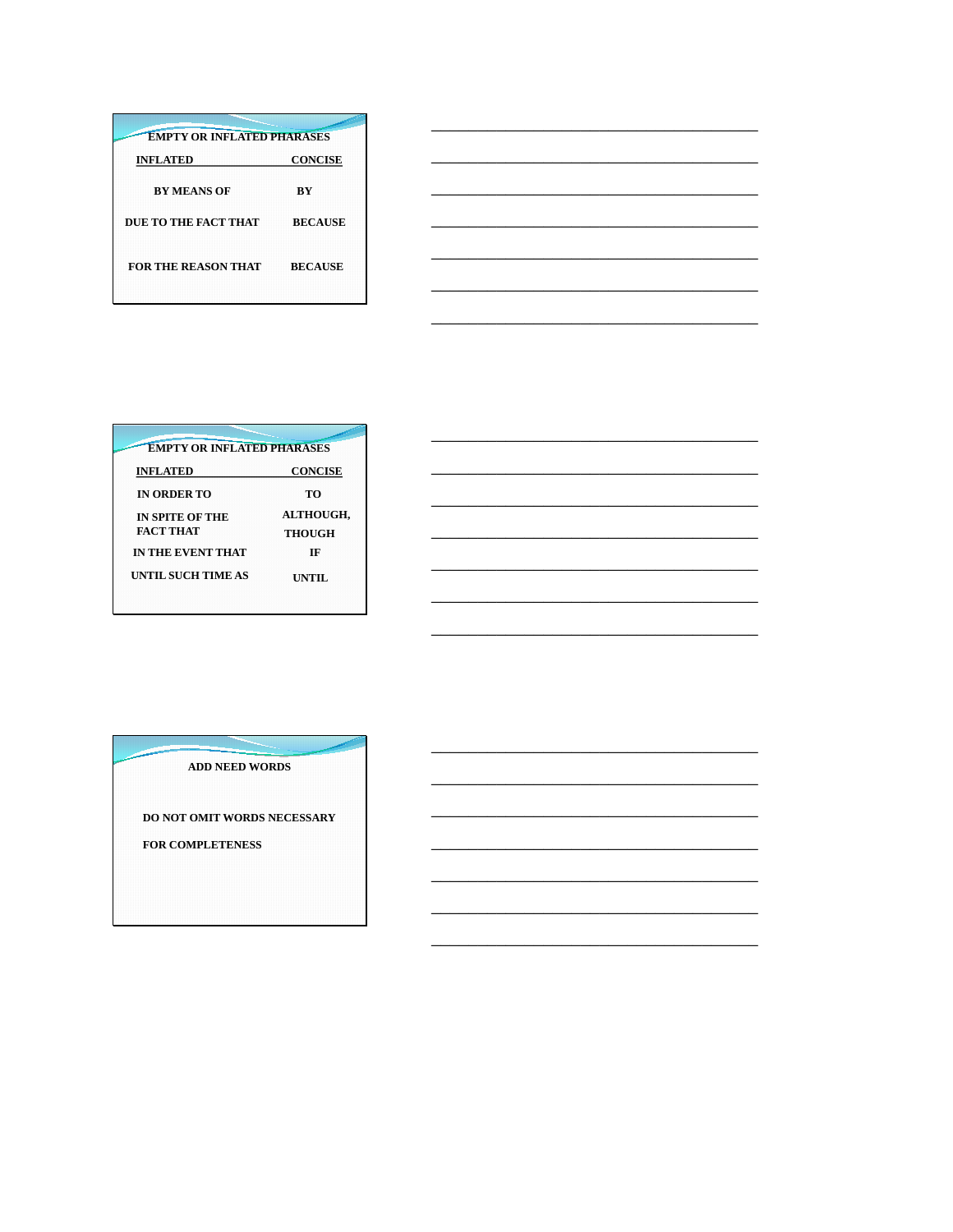#### ADD NEED WORDS

**I HAVE NEVER AND NEVER** 

WILL ACCEPT A BRIBE.

**I HAVE NEVER ACCEPTED AND** 

NEVER WILL ACCEPT A BRIBE.

**MODIFIERS** 

MODIFIERS SHOULD POINT CLEARLY

TO THE WORDS THEY MODIFY.

AS A RULE WORDS SHOULD

BE KEPT TOGETHER.

**MODIFIERS** THE ROBBER WAS DESCRIBED AS A SIX

FOOT-TALL MAN WITH A MUSTACHE

WEIGHTING 150 POUNDS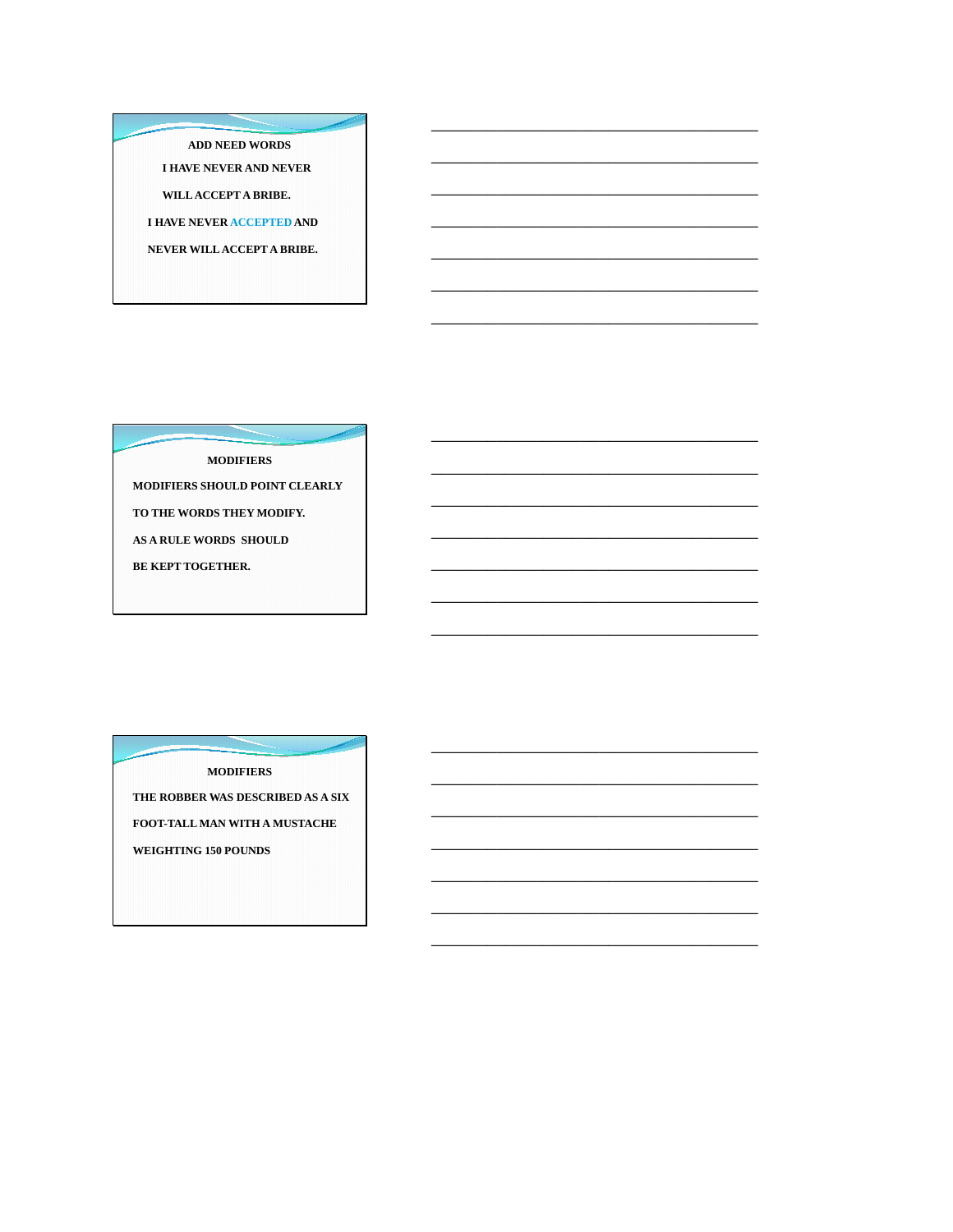#### **MODIFIERS**

THE ROBBER WAS DESCRIBED AS 150 POUNDS, A SIX FOOT-TALL MAN WITH A MUSTACHE.

**APPROPRIATE VOICE** 

VOICE IS A GRAMMATICAL TERM WHICH IS USED TO TELL IF ACTION IS **BEING RECEIVED OR ACTING** 

**ACTIVE & PASSIVE VOICE**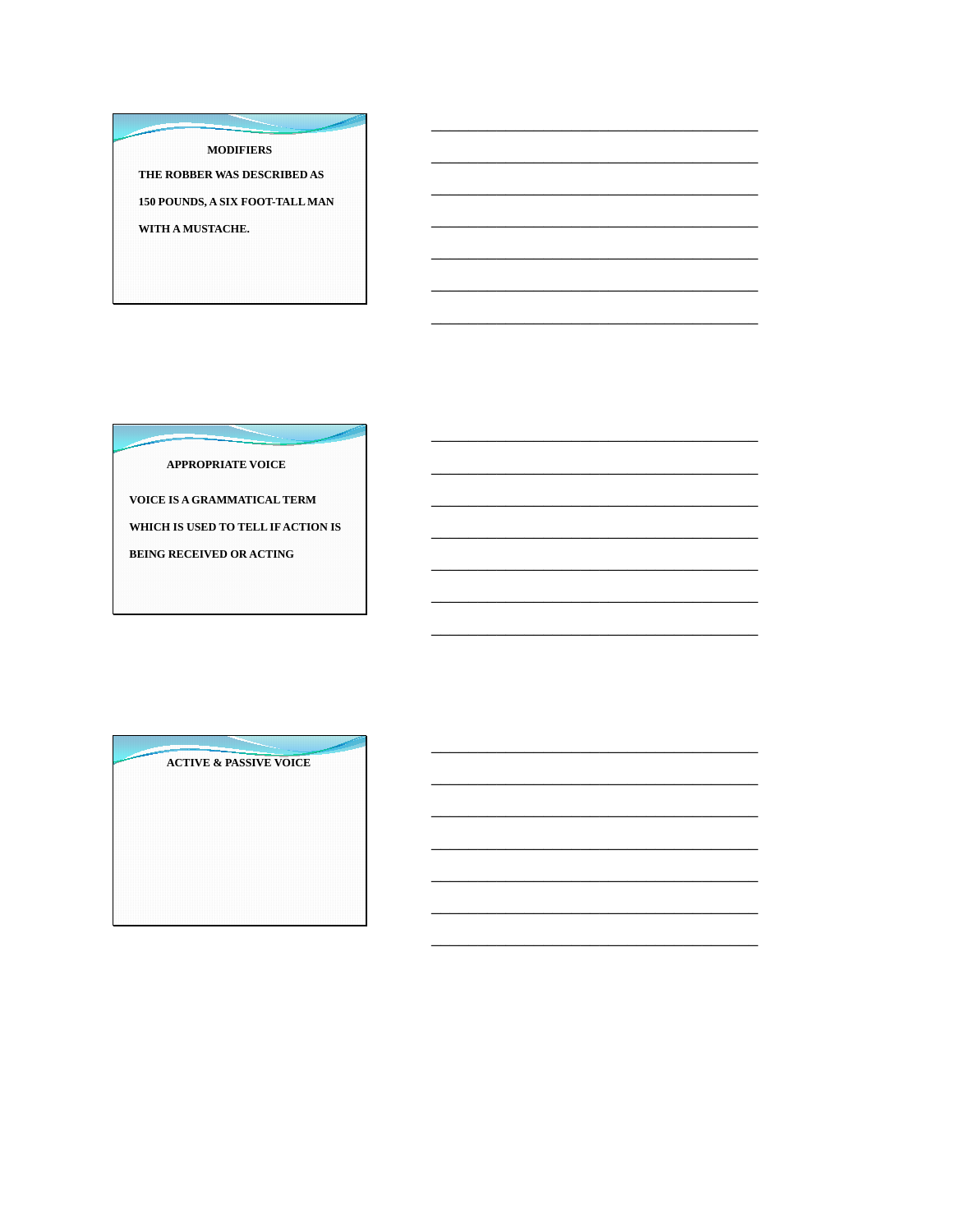**ACTIVE VOICE** 

**MORE FORCEFUL** 

**SIMPLER & MORE DIRECT** 

**CAN BE HARSH** 

PASSIVE VOICE

**USUALLY WORDIER** 

**OFTEN RESULTS IN<br>ROUND ABOUT WRITING** 

**CAN BE AWKWARD** 

**JARGON** 

USE ONLY WHEN YOUR READERS

WILL BE FAMILIAR WITH THE WORDS

SOME FROMS OF JARGON

**INCLUDES PUFFED WORDS**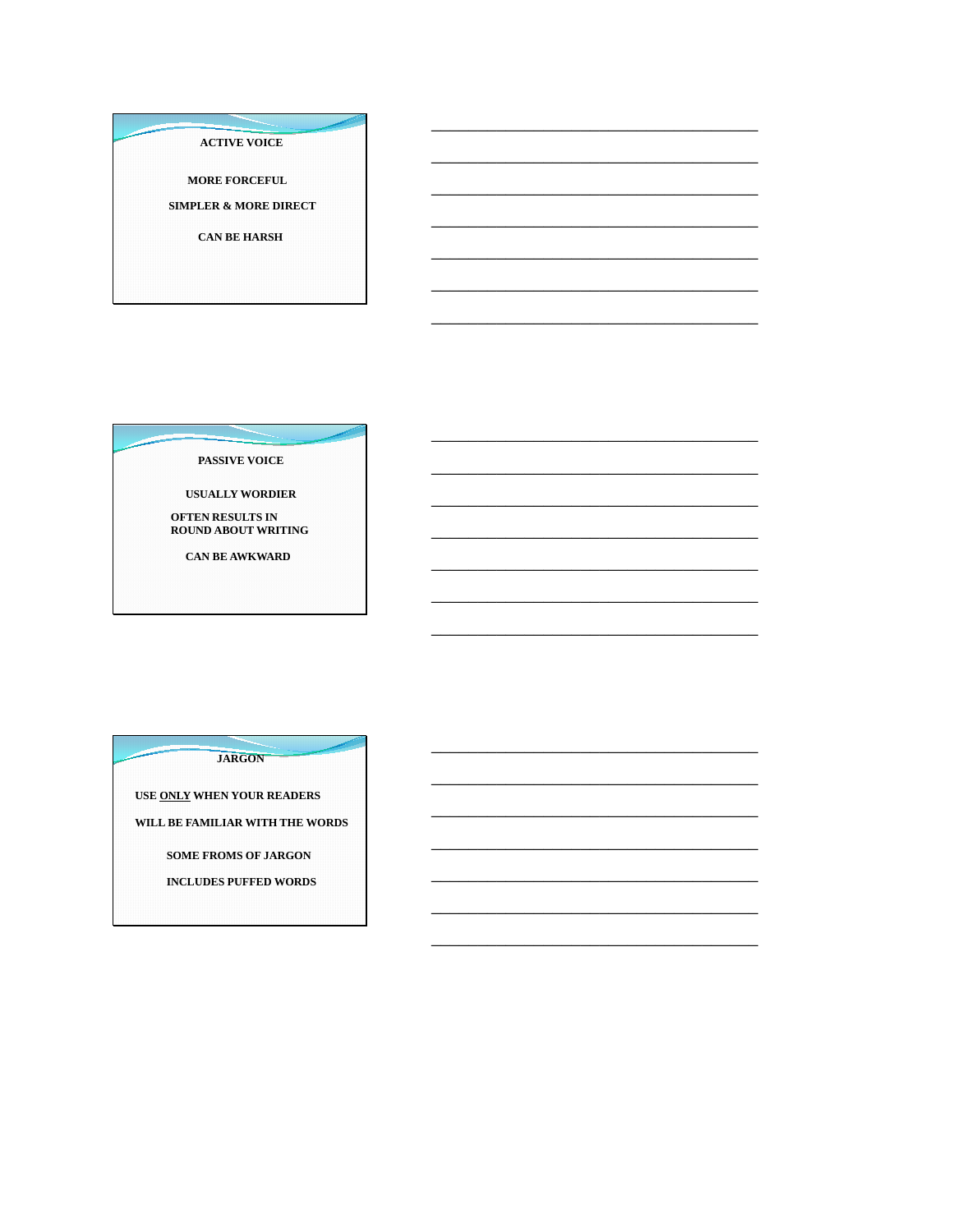PUFFED WORDS ARE WORDS

DESIGNED TO IMPRESS

| <b>PUFFED WORDS ARE WORDS</b> |              |
|-------------------------------|--------------|
| Vs.<br><b>COMMENCE</b>        | <b>BEGIN</b> |
| <b>COMPONENTS</b>             | <b>PARTS</b> |
| <b>ENDEAVOR</b>               | TRY          |
| EXIT                          | <b>LEAVE</b> |

| <b>PUFFED WORDS ARE WORDS</b> |                       |  |
|-------------------------------|-----------------------|--|
|                               | Vs.                   |  |
| <b>PRIOR TO</b>               | <b>BEFORE</b>         |  |
| <b>PRIORITIZE</b>             | <b>SET PRIORITIES</b> |  |
| <b>UTILIZE</b>                | USE                   |  |
| <b>VIABLE</b>                 | <b>WORKABLE</b>       |  |
|                               |                       |  |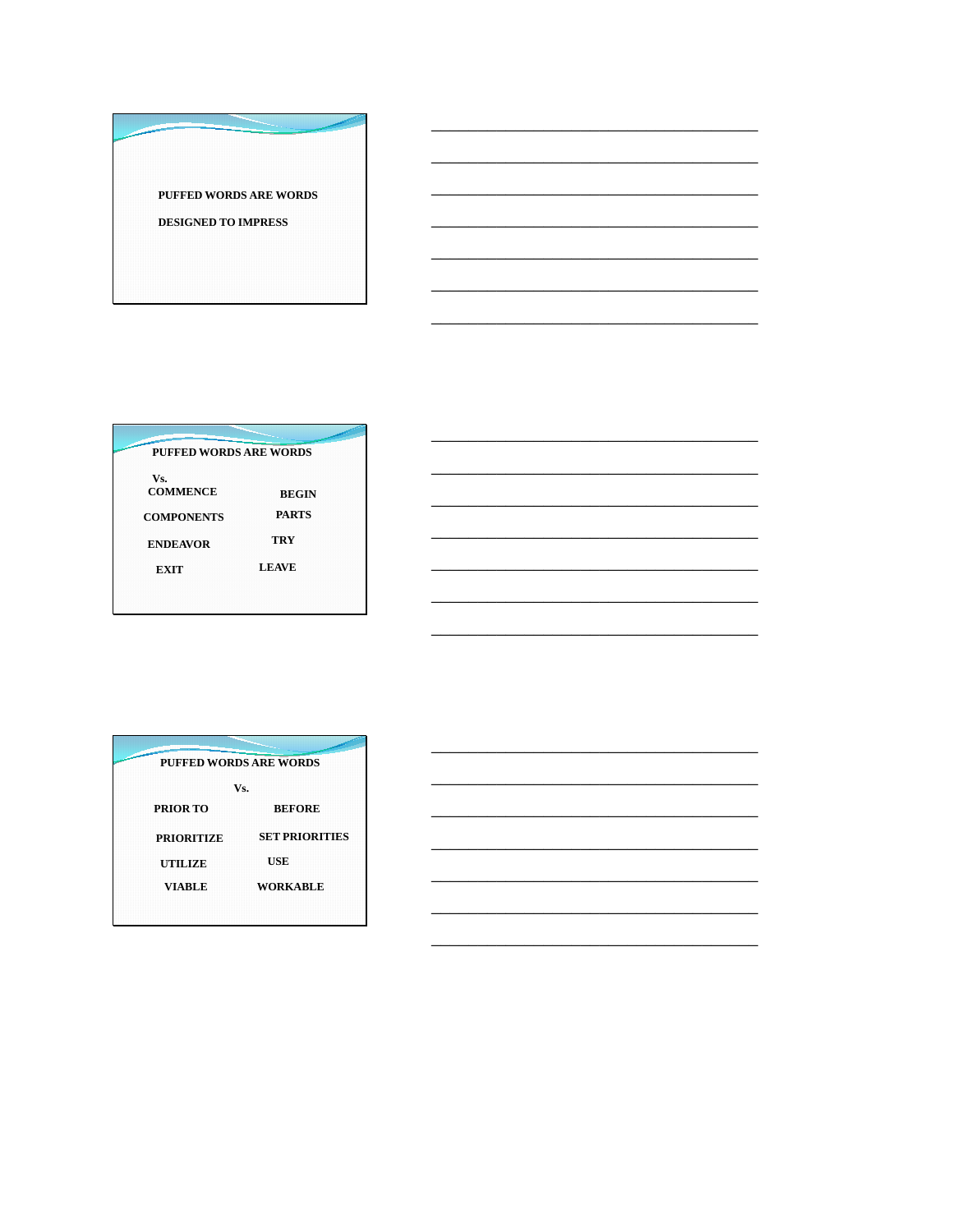| PUFFED WORDS ARE WORDS |                                       |  |
|------------------------|---------------------------------------|--|
|                        | Vs.                                   |  |
| <b>FACILITATE</b>      | <b>HELP</b>                           |  |
| <b>FACTOR</b>          | <b>CONSIDERATION,</b><br><b>CAUSE</b> |  |
| <b>FINALIZE</b>        | <b>FINISH</b>                         |  |
| <b>IMPACT ON</b>       | <b>AFFECT</b>                         |  |

| PUFFED WORDS ARE WORDS |                   |  |
|------------------------|-------------------|--|
|                        | Vs.               |  |
| <b>INDICATOR</b>       | <b>SIGN</b>       |  |
| <b>INPUT</b>           | <b>ADVISE</b>     |  |
| <b>OPTIMAL</b>         | <b>BEST</b>       |  |
| <b>PARAMETERS</b>      | <b>BOUNDARIES</b> |  |
|                        |                   |  |

 $\overline{\phantom{0}}$ 

SEXIST LANGUAGE

AVOID STEROTYPICAL THINKING

AVOID MAN WORDS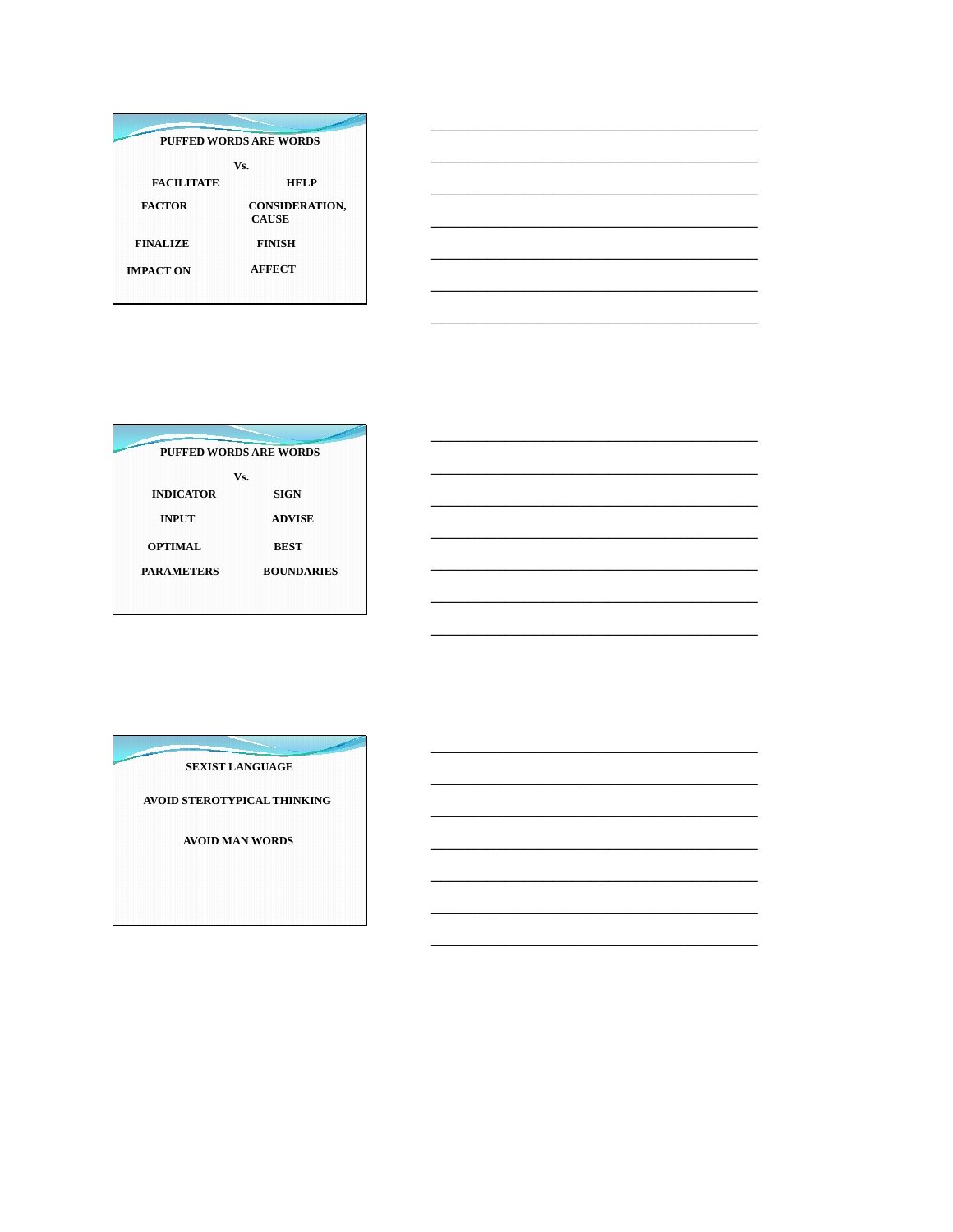| <b>STEREOTYPICAL MANWORDS</b> |                                     |  |
|-------------------------------|-------------------------------------|--|
| <b>INAPPROPRIATE</b>          | <b>APPROPRIATE</b>                  |  |
| <b>CHAIRMAN</b>               | <b>CHAIRPERSON,</b><br><b>CHAIR</b> |  |
| <b>CONGRESSMAN</b>            | REPRESENTIVE,<br><b>LEGISTOR</b>    |  |
| <b>FIREMAN</b>                | <b>FIREFIGHTER</b>                  |  |

| <b>STEREOTYPICAL MANWORDS</b> |                                  |  |
|-------------------------------|----------------------------------|--|
| <b>INAPPROPRIATE</b>          | <b>APPROPRIATE</b>               |  |
| <b>MANKIND</b>                | PEOPLE, HUMANS                   |  |
| <b>TO MAN</b>                 | TO OPERATE,<br><b>TO STAFF</b>   |  |
| <b>WORKMAN</b>                | <b>WORKER,</b><br><b>LABORER</b> |  |

<u> 1989 - Johann Stein, marwolaethau a bhannaich an t-Albann an t-Albann an t-Albann an t-Albann an t-Albann an </u>

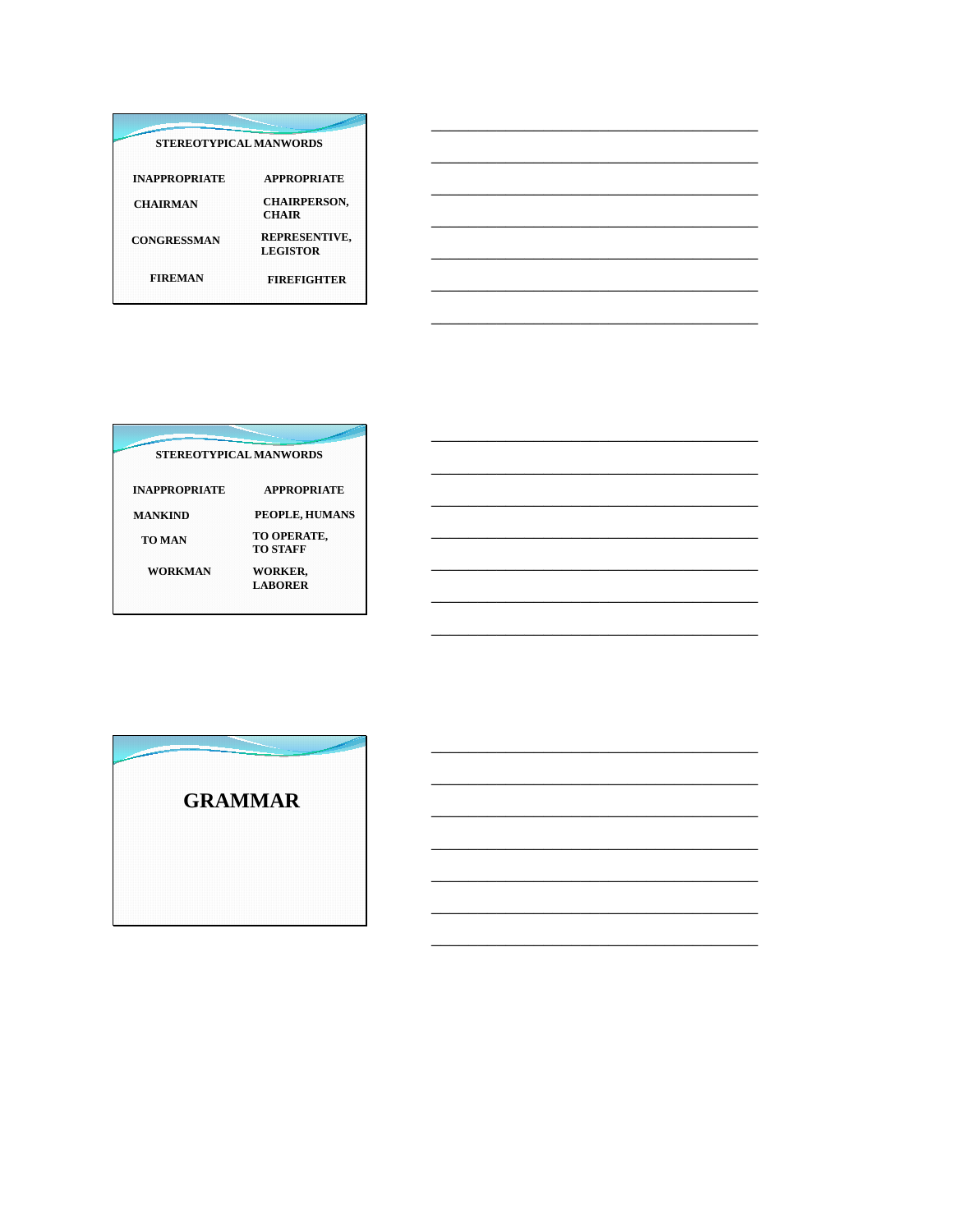A SENTENCE IS

 $\label{def:1} \emph{A sentence is the largest independent unit of grammar: it begins with a capital letter and}$ ends with a period, question mark, or<br>exclamation point.

FRAGMENTED CLAUSES

A FRAGMENTED CLAUSE IS LIKE<br>A SMALL SENTENCE

USALLY THEY HAVE WORDS LIKE

|                | <b>AFTER</b>  |  |
|----------------|---------------|--|
| <b>BECAUSE</b> | <b>UNLESS</b> |  |
| <b>BEFORE</b>  | <b>UNTIL</b>  |  |
| IF             | <b>WHEN</b>   |  |
| SO.            | <b>WHERE</b>  |  |
| <b>THAT</b>    | <b>WHO</b>    |  |
| <b>THROUGH</b> | WHICH         |  |
|                |               |  |
|                |               |  |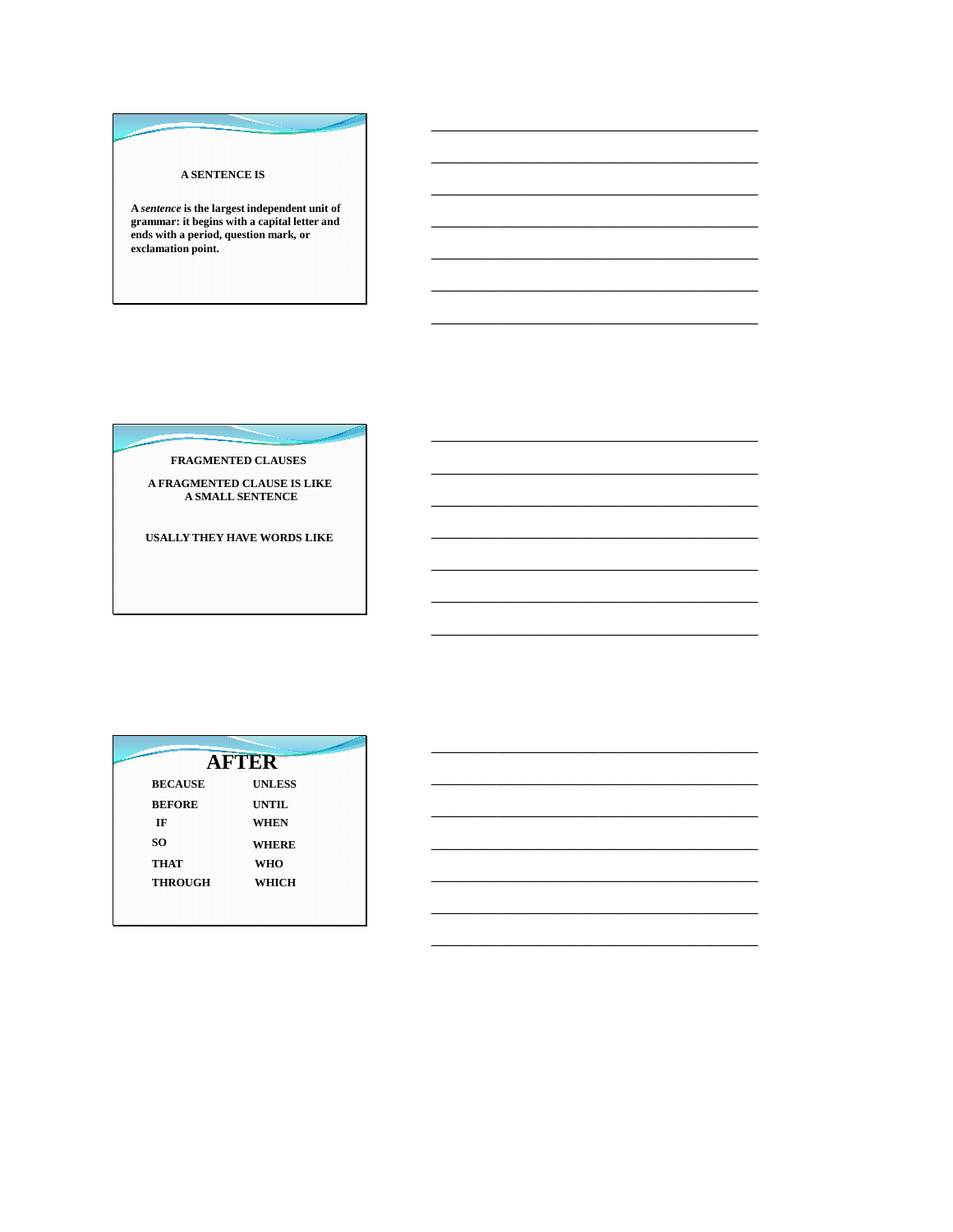Jane will address the problem of limited on-campus parking. If she is elected special student adviser. Jane will address the problem of limited on-campus parking, if she is elected special student adviser.

#### **RUN ON SENTENCES**

THERE ARE TWO TYPES OF RUN-ON SENTENCES

### NO PUNCTUATIONS MARKS

My car is out of gas we cannot reach town before dark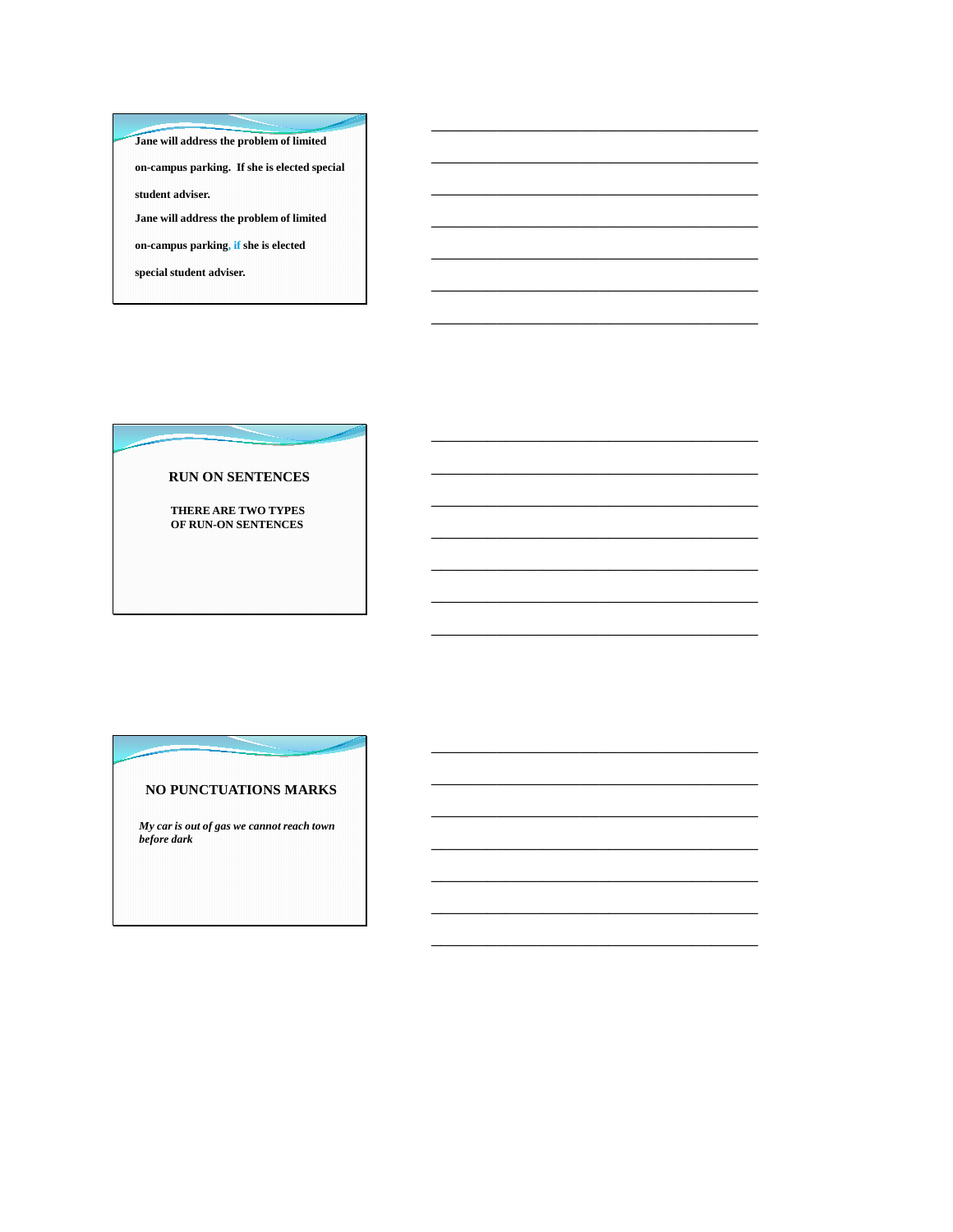**COMMA SPLICES** 

This has been a very dry summer, therefore, the supply of<br>water in the reservoirs is low

|      | <b>COMMA SPLICES</b>                                   |  |
|------|--------------------------------------------------------|--|
|      | <b>USALLY HAVE ONE OF</b><br><b>SIX WORD WITH THEM</b> |  |
| AND, | YET,                                                   |  |
| BUT, | FOR,                                                   |  |
| OR,  | SO,                                                    |  |
|      |                                                        |  |
|      |                                                        |  |

TO CORRECT RUN-ON SENTENCES

**USE A COMMA** 

USE A SEMICOLON (or, colon or a dash) MAKING IT INTO SEPRATE SENTENCES RE-WRITE THE SENTENCE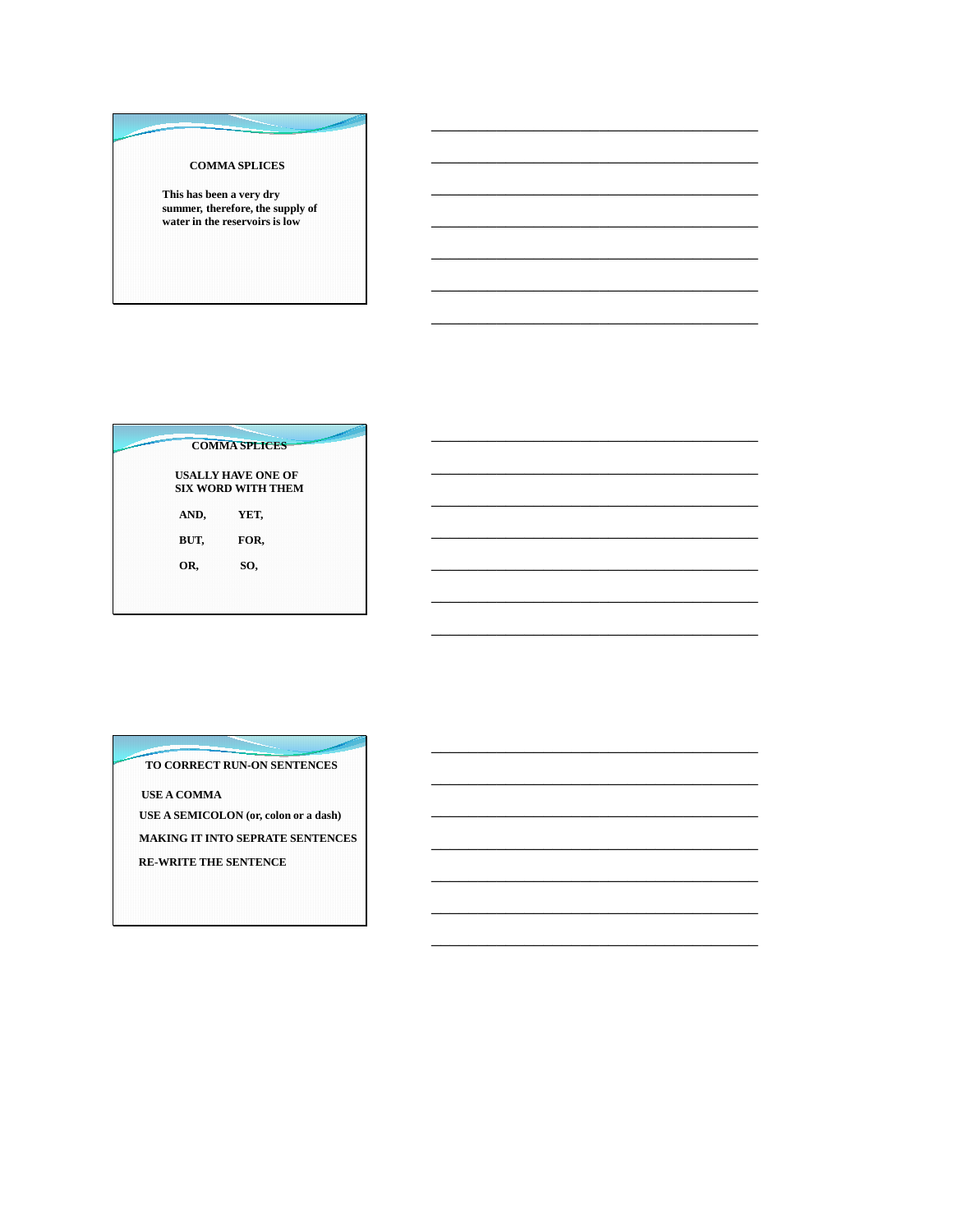DO NOT USE COMMAS UNLESS YOU HAVE A GOOD REASON

**RULES FOR COMMAS** 

TO SEPARATE THE ELEMENTS IN A<br>SERIES (THREE OR MORE THINGS),<br>INCLUDING THE LAST TWO.

"He hit the ball, dropped the bat, and ran to first base."

#### **RULES FOR COMMAS**

TO CONNECT TWO INDEPENDENT **CLAUSES**  $({\rm and,\,but,\,for,\,nor,\,yet,\,or,\,so})$ 

"He hit the ball well, but he ran toward<br>third base."<br>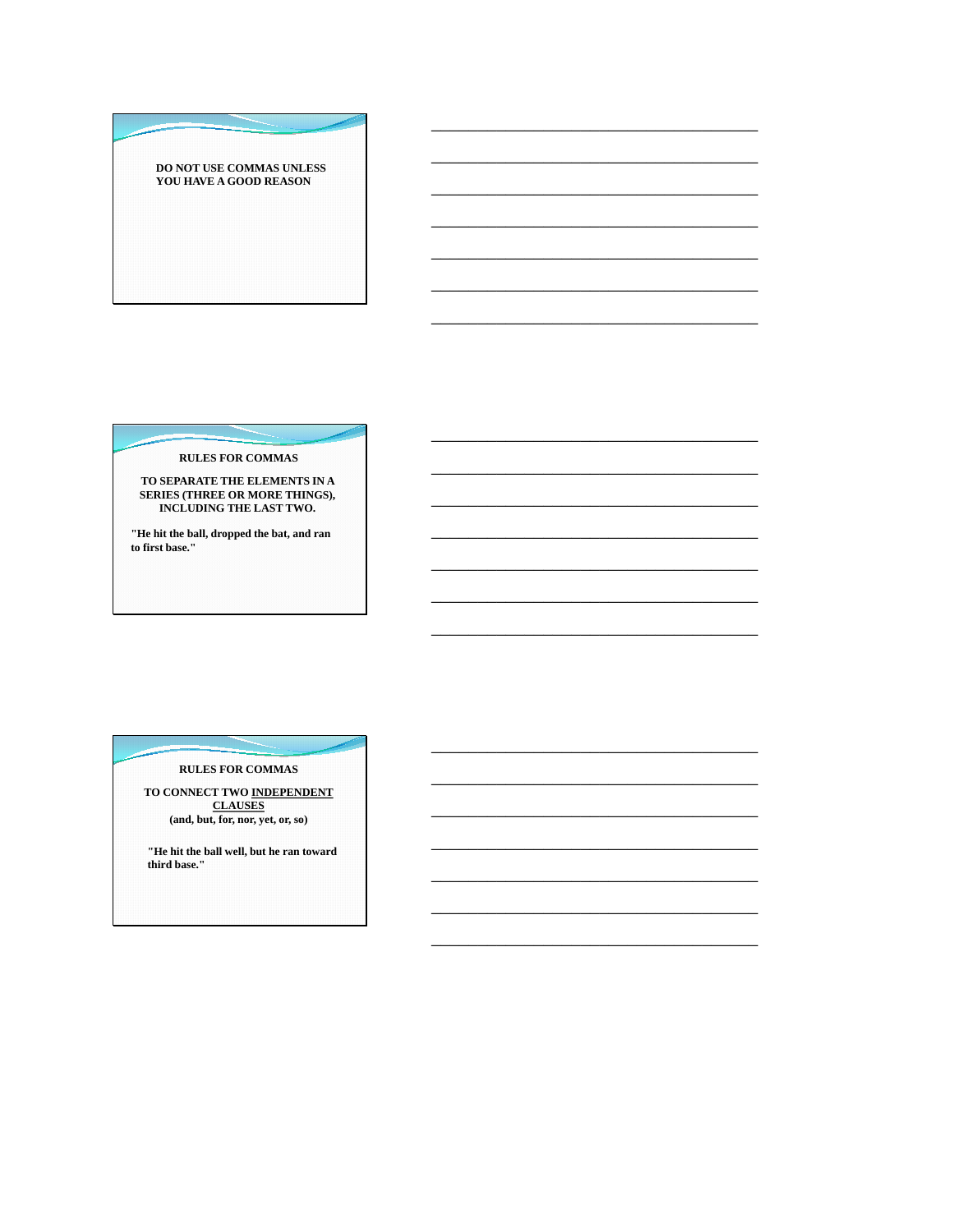## **RULES FOR COMMAS**

TO SET OFF INTRODUCTORY<br>ELEMENTS

**Running toward third base, he suddenly<br>realized how stupid he looked** 

**PUNCTUATION** 

THE APOSTROPHE IS USED TO INDICATE POSSESSION  $OR$ FOR CONTRACTIONS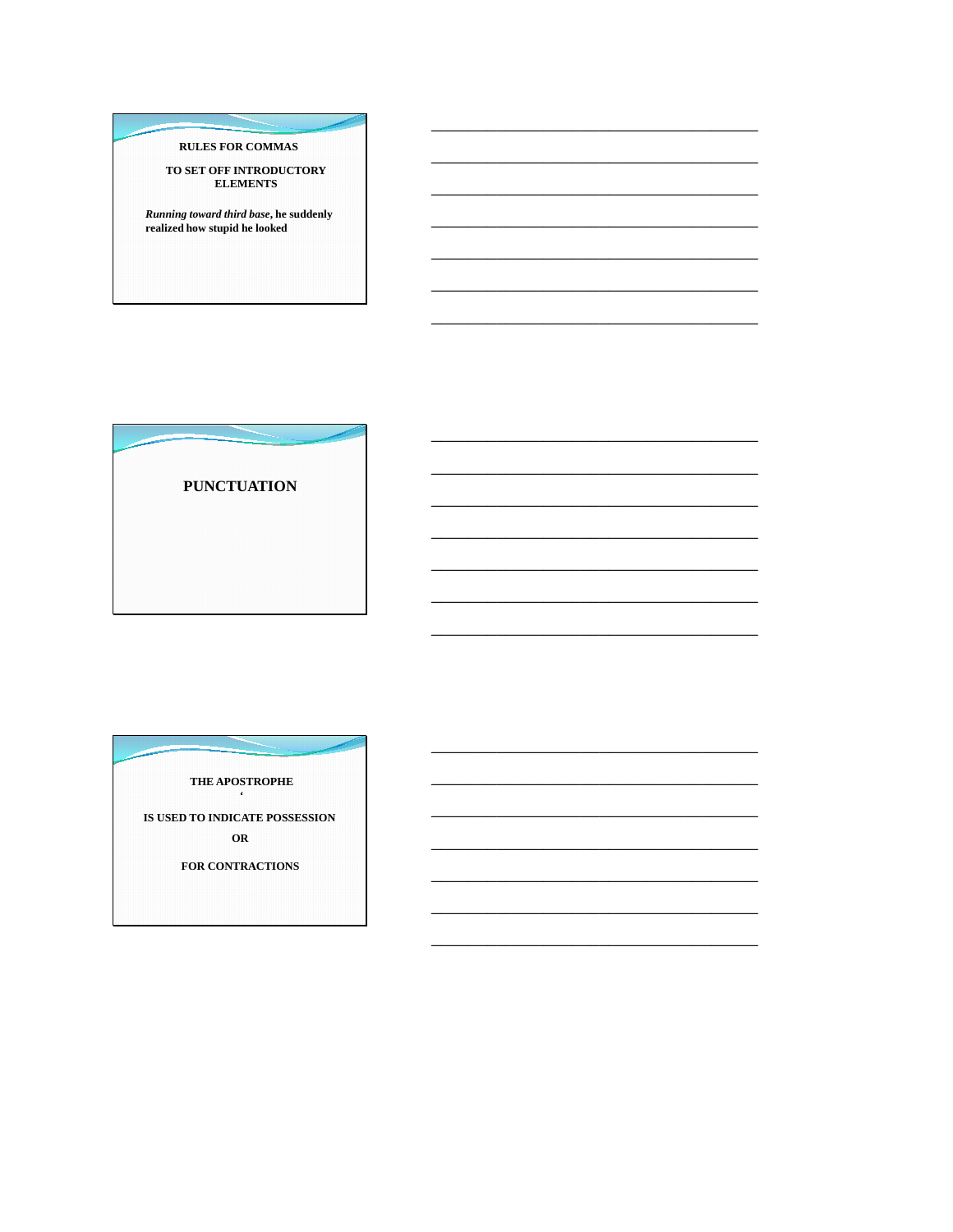THE EXCLAMATION POINT  $\mathbf{I}$ 

USE TO HIGHLIGHT A **EXCEPTIONAL FEELING** 

USE FOR SPECIAL EMPHASIS

THE ELLIPSIS MARK

 $\ddotsc$ 

USE THE ELLIPSIS MARK TO<br>INDICATE THAT YOU HAVE DELETED MATERIAL FROM AN OTHER WISE WORD FOR<br>WORD QUOATION.

**MECHANICS**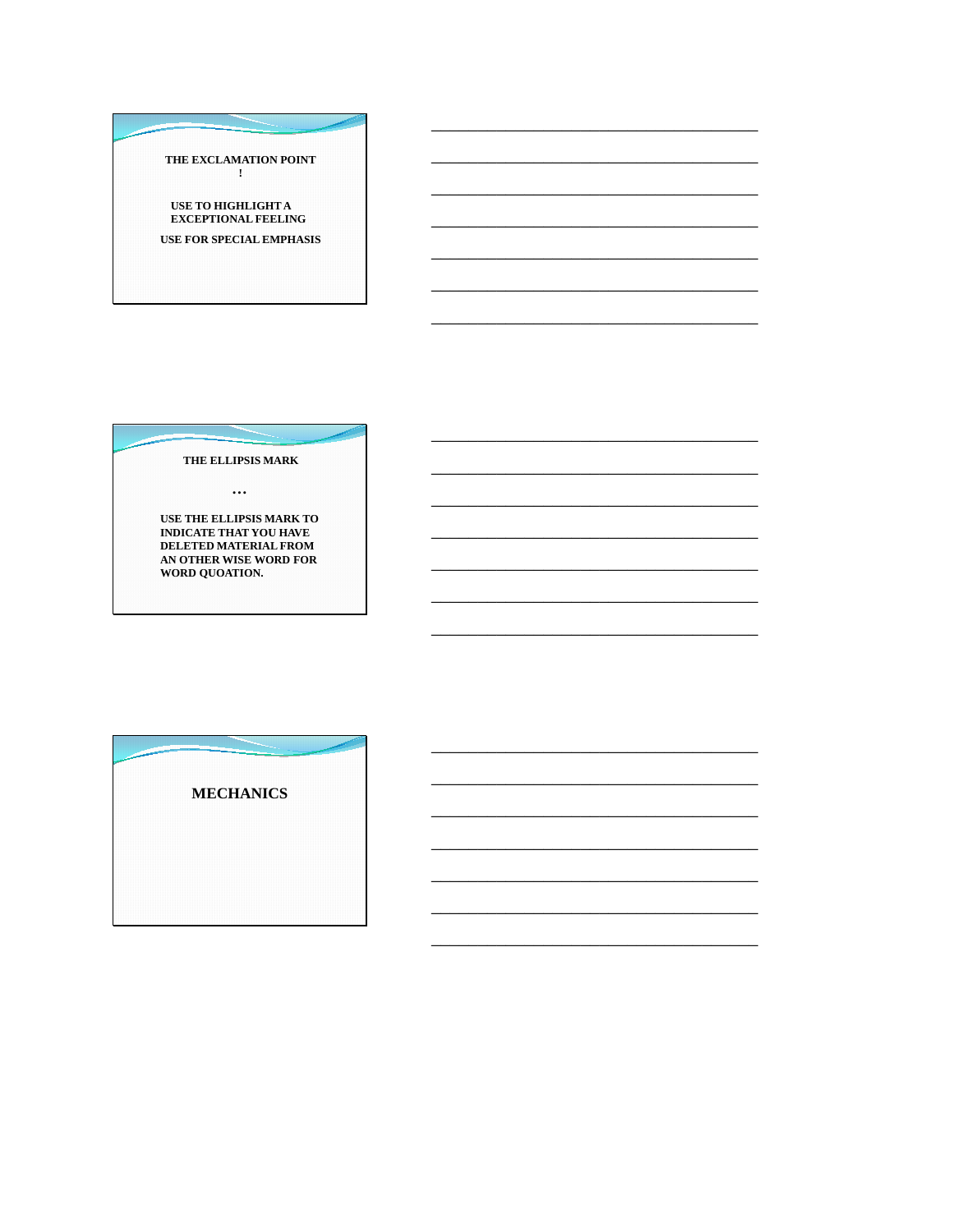**CAPITALIZATION** 

**CAUTION** 

**CAPITALIZE DOES NOT<br>TO MAKE THEM MORE<br>IMPORTANT** 

**CAPITALIZATION** 

PROPER NOUNS

NAME OF SPECIFIC

**PLACES** PERSONS<br>THINGS

**CAPITALIZATION** 

PROPER NOUNS

**MONTHS<br>HOILDAYS** DAYS OF THE WEEK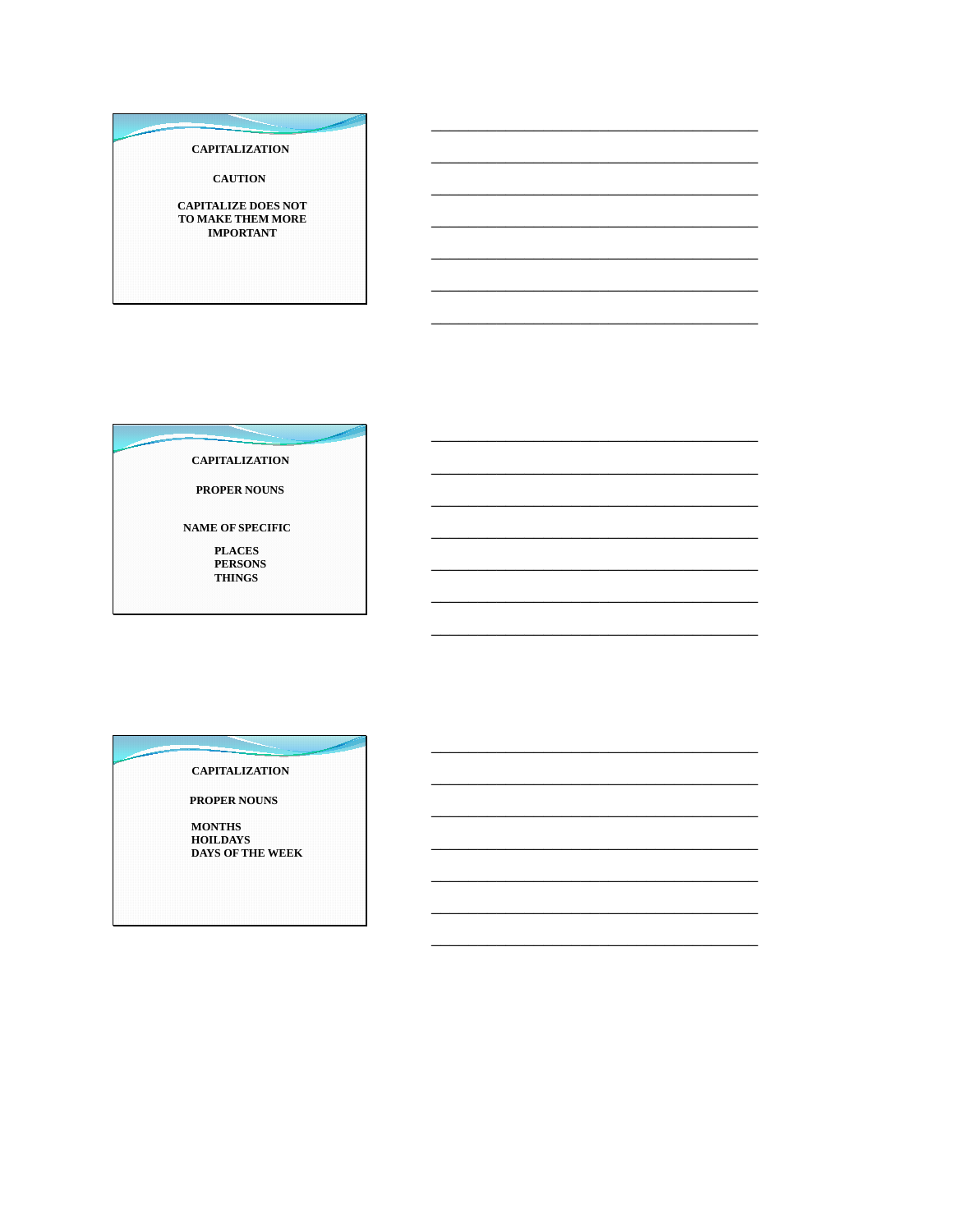#### **CAPITALIZATION**

**ABBREVIATIONS** 

DEPARTMENTS AND AGENCIES<br>OF GOVERNMENT, CORPORATIONS<br>AND OTHER ORGAINZATIONS



|                      | <b>ABBREVIATIONS</b>              |  |
|----------------------|-----------------------------------|--|
|                      | USE ONLY WHEN CLEARLY APPROPRIATE |  |
|                      | <b>USE STANDARD APPROPRIATE</b>   |  |
| <b>ABBREVIATIONS</b> |                                   |  |
| Mr.                  | JR.                               |  |
| Ms.                  | Ph.D.                             |  |
| Dr.                  | <b>M.D.</b>                       |  |
| Rev.                 | <b>M.A.</b>                       |  |
| Prof.                | C.B.O.                            |  |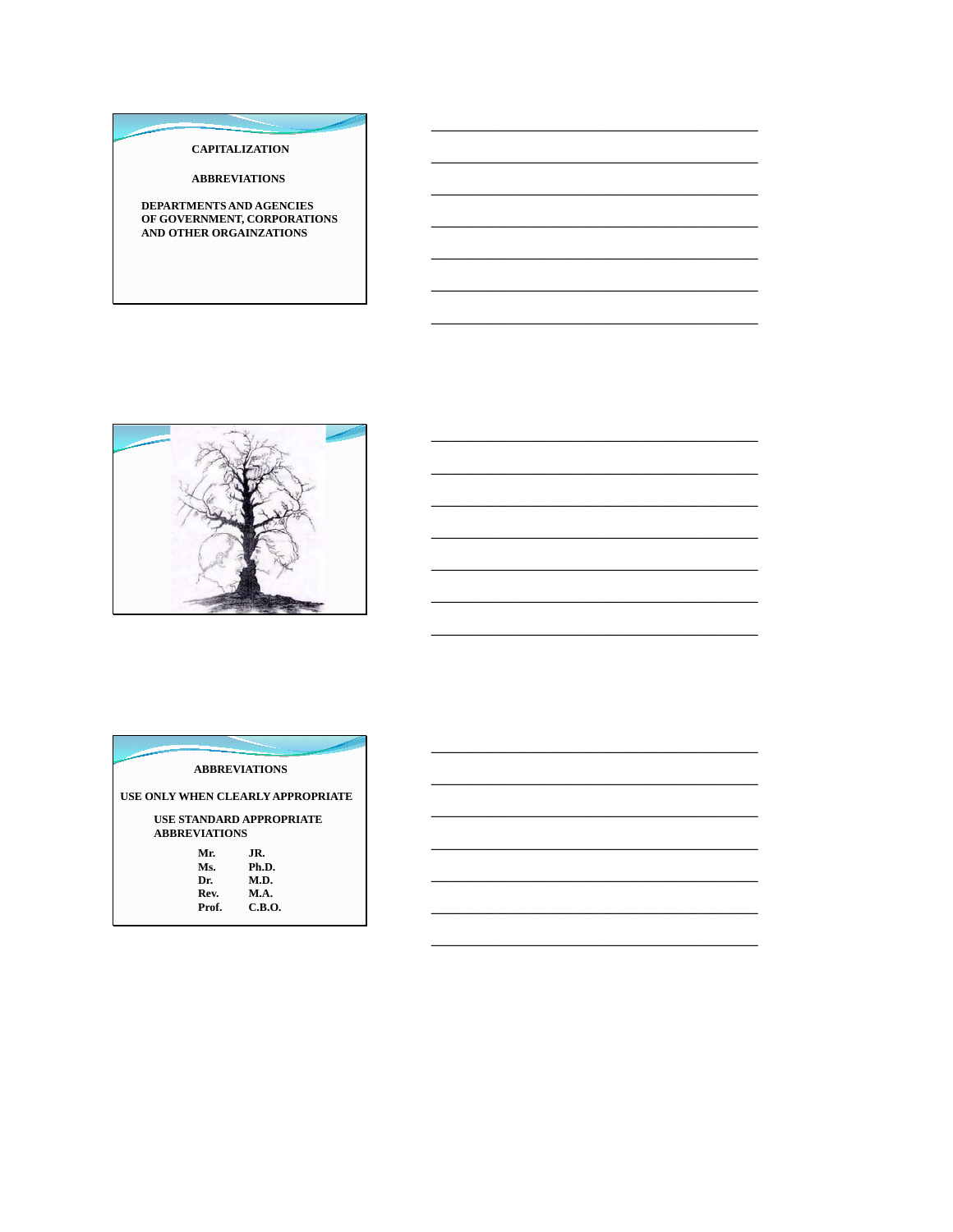#### **ABBREVIATIONS**

**INAPPROPRIATE** 

IN FORMAL WRITING

DO NOT ABBREVIATE UNITS OF MESSURE DAYS OF THE WEEK  $\bf HOLDAYS$ **MONTHS** 

**NUMBERS** 

SPELL OUT NUMBERS<br>WITH ONE OR TWO WORDS

FIGURES THAT NEED MORE THAN TWO WORDS USE NUMBERS

**EXCEPTION IF A SENTENCE STARTS A NUMBER** 

**SPELLING** 

MANY PEOPLE FEEL THAY CANNOT SPELL

THEY EQUAITE SPELLING WITH INTELLIGENTS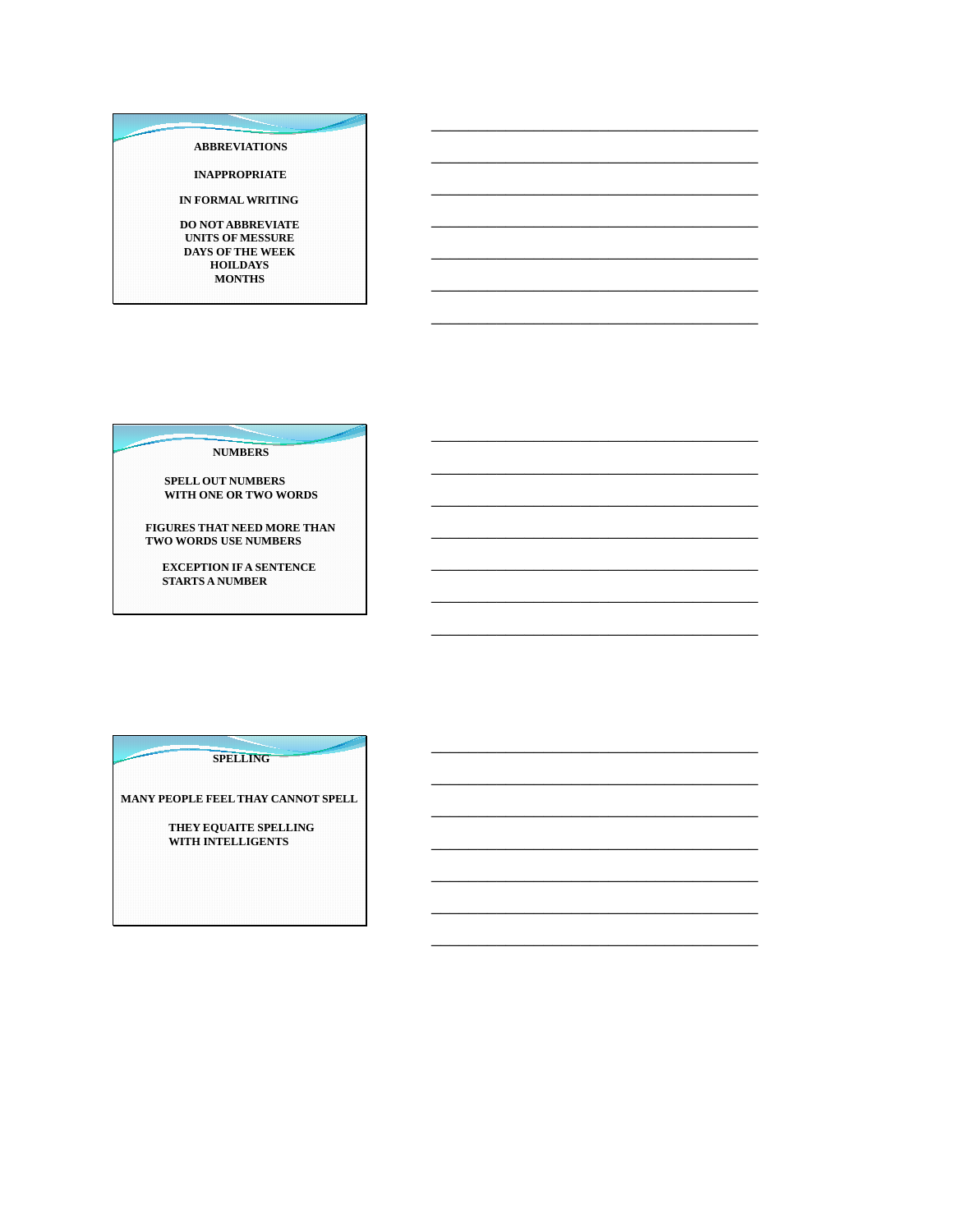| <b>SPELLING</b>                                               |                        |  |  |  |
|---------------------------------------------------------------|------------------------|--|--|--|
| MISSPELLING IS OFTEN THE RESULT<br>OF INCORRECT PRONUNCIATION |                        |  |  |  |
| <b>INCORRECT</b>                                              | <b>CORRECT</b>         |  |  |  |
| <b>CONGRADULATIONS</b>                                        | <b>CONGRATULATIONS</b> |  |  |  |
| <b>DISCRIBE</b>                                               | <b>DESCRIBE</b>        |  |  |  |
| GOVERNMENT                                                    | <b>GOVERNMENT</b>      |  |  |  |
| <b>ENVIROMENT</b>                                             | <b>ENVIRONMENT</b>     |  |  |  |
| <b>SECATARY</b>                                               | <b>SECRETARY</b>       |  |  |  |

|                  | <b>SPELLING</b> |
|------------------|-----------------|
| <b>INCORRECT</b> | <b>CORRECT</b>  |
| <b>PROCEDE</b>   | <b>PROCEED</b>  |
| <b>RECIEPT</b>   | <b>RECEIPT</b>  |
|                  |                 |
|                  |                 |
|                  |                 |

**SPELLING** 

WAYS TO CORRECT SPELLING **BOOKS ON SPELLING ELECTRONITS** WORD PROCESSERS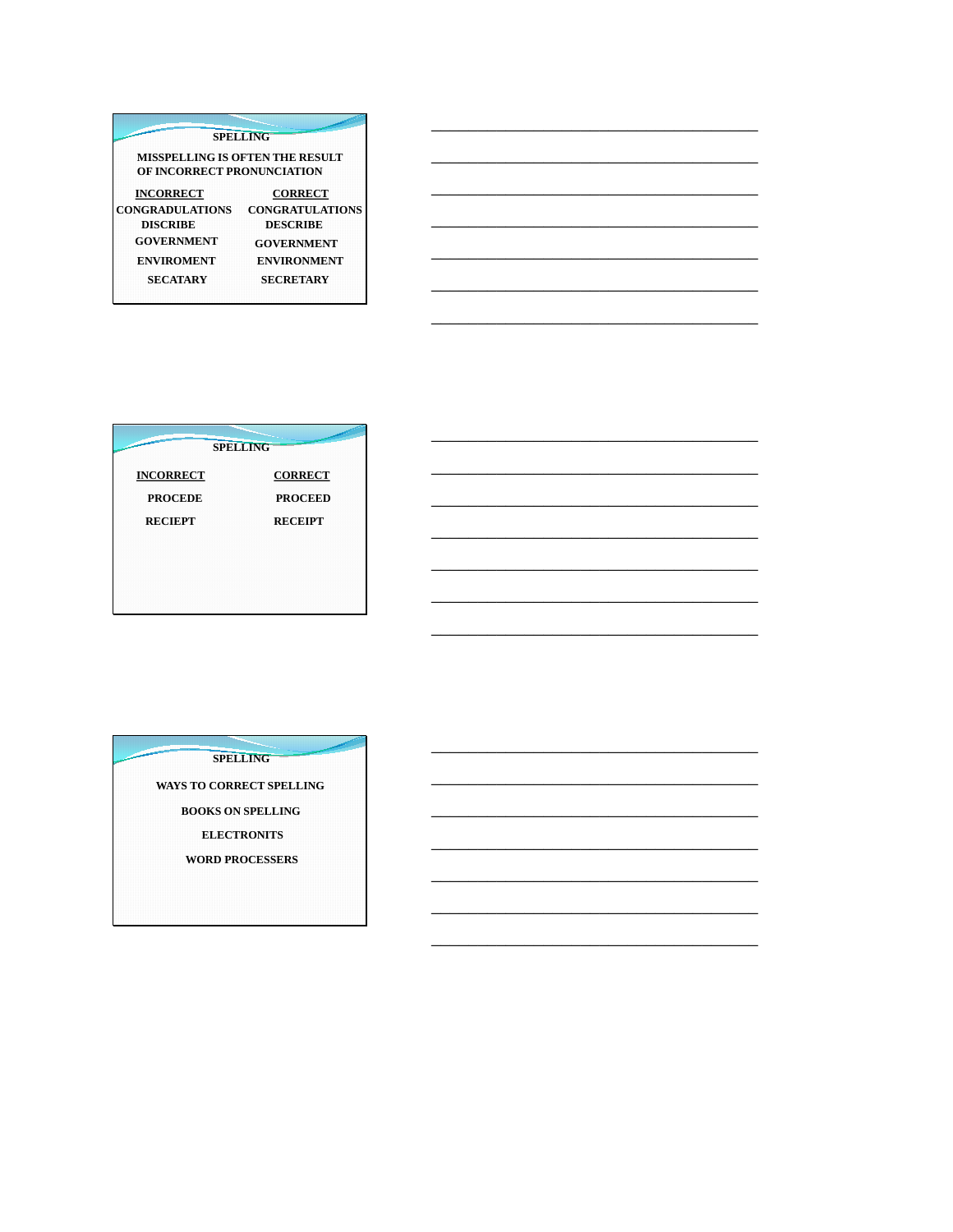**Heating and Air Conditioning**<br>
At the time of inspecton the heating and air conditioning unit<br>
could not be located.<br>
Suite #2<br>
The current tenant denied access to this suite.

\_\_\_\_\_\_\_\_\_\_\_\_\_\_\_\_\_\_\_\_\_\_\_\_\_\_\_\_\_\_\_\_\_\_\_

\_\_\_\_\_\_\_\_\_\_\_\_\_\_\_\_\_\_\_\_\_\_\_\_\_\_\_\_\_\_\_\_\_\_\_

\_\_\_\_\_\_\_\_\_\_\_\_\_\_\_\_\_\_\_\_\_\_\_\_\_\_\_\_\_\_\_\_\_\_\_

\_\_\_\_\_\_\_\_\_\_\_\_\_\_\_\_\_\_\_\_\_\_\_\_\_\_\_\_\_\_\_\_\_\_\_

\_\_\_\_\_\_\_\_\_\_\_\_\_\_\_\_\_\_\_\_\_\_\_\_\_\_\_\_\_\_\_\_\_\_\_

\_\_\_\_\_\_\_\_\_\_\_\_\_\_\_\_\_\_\_\_\_\_\_\_\_\_\_\_\_\_\_\_\_\_\_

\_\_\_\_\_\_\_\_\_\_\_\_\_\_\_\_\_\_\_\_\_\_\_\_\_\_\_\_\_\_\_\_\_\_\_

\_\_\_\_\_\_\_\_\_\_\_\_\_\_\_\_\_\_\_\_\_\_\_\_\_\_\_\_\_\_\_\_\_\_\_

\_\_\_\_\_\_\_\_\_\_\_\_\_\_\_\_\_\_\_\_\_\_\_\_\_\_\_\_\_\_\_\_\_\_\_

\_\_\_\_\_\_\_\_\_\_\_\_\_\_\_\_\_\_\_\_\_\_\_\_\_\_\_\_\_\_\_\_\_\_\_

\_\_\_\_\_\_\_\_\_\_\_\_\_\_\_\_\_\_\_\_\_\_\_\_\_\_\_\_\_\_\_\_\_\_\_

\_\_\_\_\_\_\_\_\_\_\_\_\_\_\_\_\_\_\_\_\_\_\_\_\_\_\_\_\_\_\_\_\_\_\_

\_\_\_\_\_\_\_\_\_\_\_\_\_\_\_\_\_\_\_\_\_\_\_\_\_\_\_\_\_\_\_\_\_\_\_

\_\_\_\_\_\_\_\_\_\_\_\_\_\_\_\_\_\_\_\_\_\_\_\_\_\_\_\_\_\_\_\_\_\_\_

Suite <sup>27</sup><br>The heating unit appears to be at or near the end of its life cycle.<br>This suite as a newer air conditioning unit that appears to be operating normally. The<br>heat exchanger was not tested for leaks. If leaking the



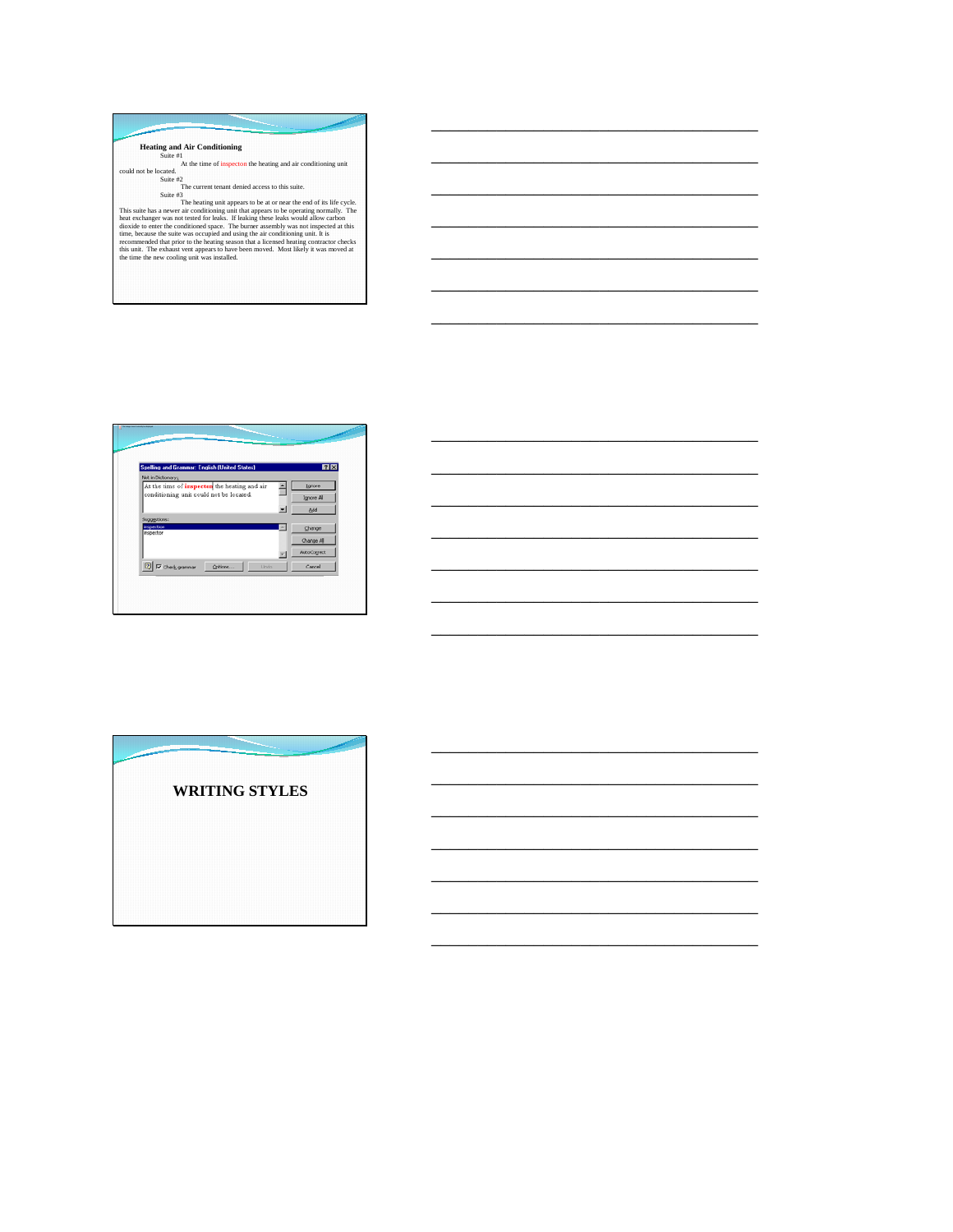APA AND MLA

AMERICAN PSYCHOLOGICAL ASSOCIATION  $(APA)$ and

MORDEN LANGUAGE ASSOCIATION

APA IS THE MOST COMMON FOR BUSINESS USE

IS VERY SPECIFIC IN IT'S REQUIREMENTS

HAS REQUIREMENTS FOR EVERYTHING

EVEN THE WEIGHT OF THE PAPER

MLA IS CONSIDERED LESS FORMAL **COMMON STYLE FOR NEWSPAPERS** HAS LESS SPECIFIC REQUIREMENTS DOES REQUIRE A TITLE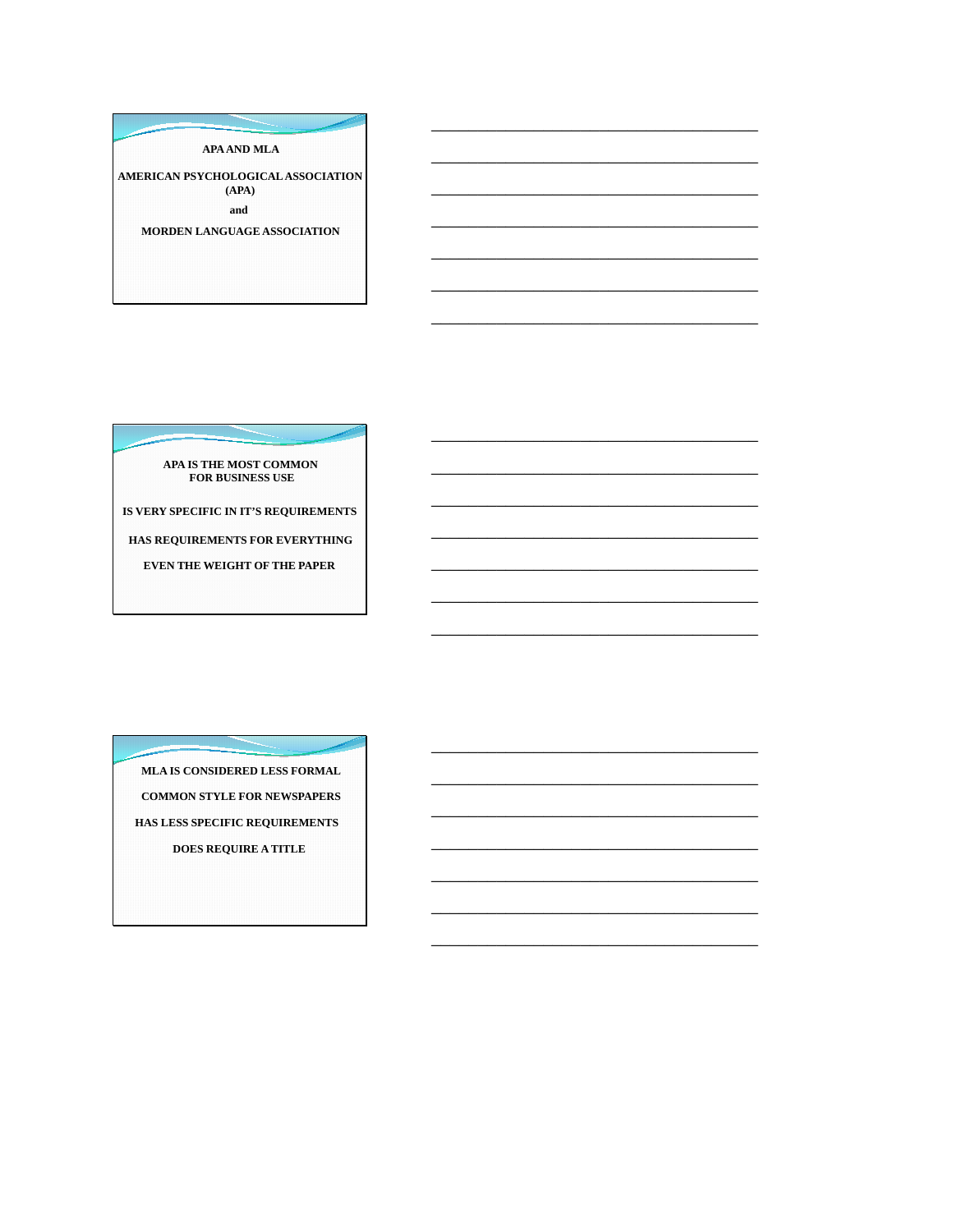**COMMON DIFFERANCES**  $MLA$ APA MARGIANS<br> $1" - 11/2"$  $1"$ 

| <b>COMMON DIFFERANCES</b>                                                          |
|------------------------------------------------------------------------------------|
|                                                                                    |
|                                                                                    |
| <b>LEAVE 1 SPACE</b><br><b>AFTER ALL</b><br><b>PUNCTUATION</b><br><b>AND WORDS</b> |
| WORD, WORD                                                                         |
|                                                                                    |

#### **WRITING STYLE**

THE RHETORICAL SITUATION FIVE FACTORS THAT INFLUENCE<br>YOUR WRITING

- 1) THE OCCASION
- 2) THE PURPOSE
- 3) THE TOPIC
- 4) THE READER
- 5) YOU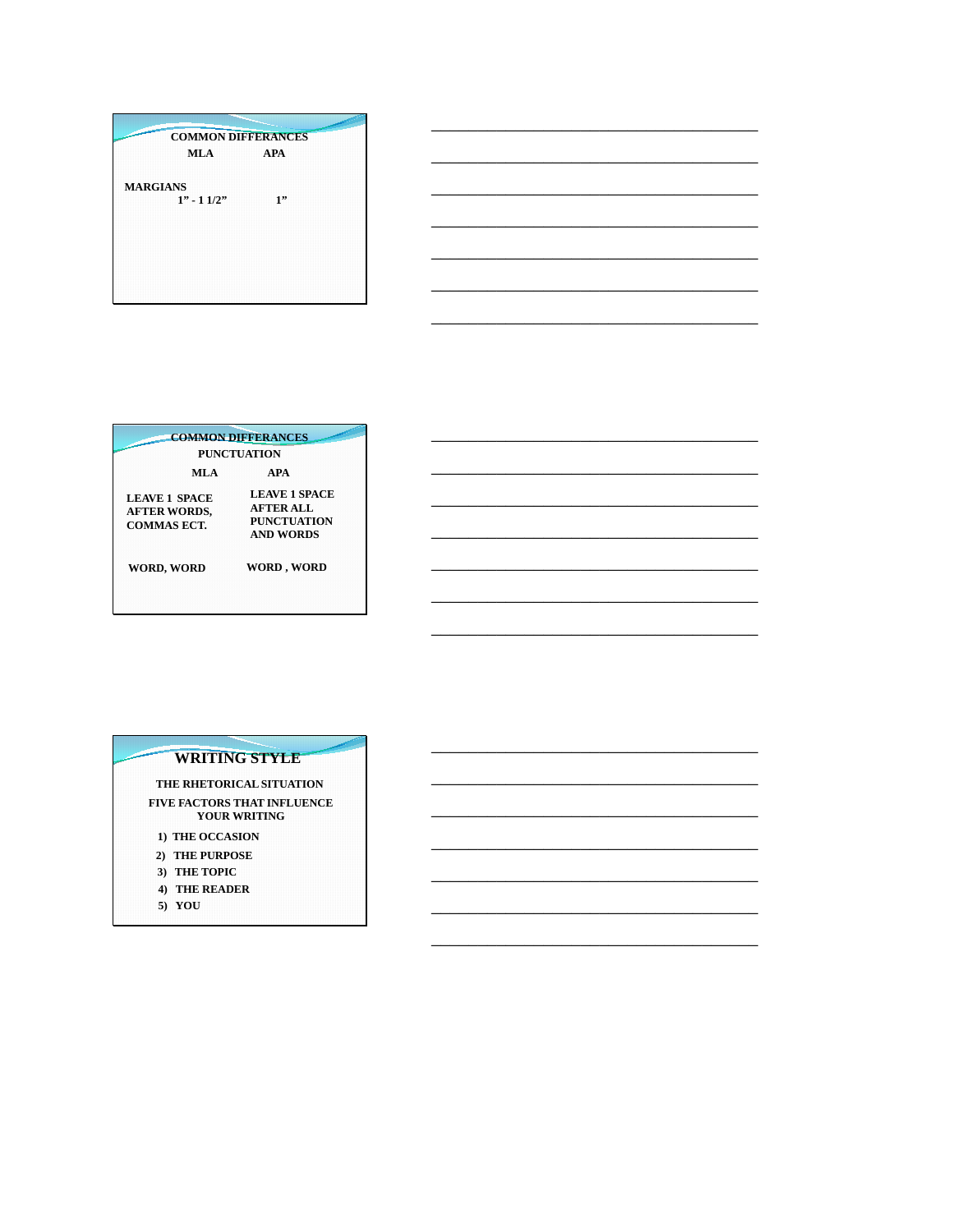# **BASIC TIPS FOR WRITING**

**DRAFTING** 

REVISING / EDITING

**PROOFREADING** 

**BASIC TIPS FOR WRITING DRAFTING** 

**OVERVIEW** 

**PRE-WRITING** 

**EXPLORING NEW IDEAS** 

## **BASIC TIPS FOR WRITING**

**REVISING EDITING** 

TO BE DONE AFTER DRAFTING

THE MORE IMPORTANT THE WRITING THE MORE IT NEEDS TO BE REVISED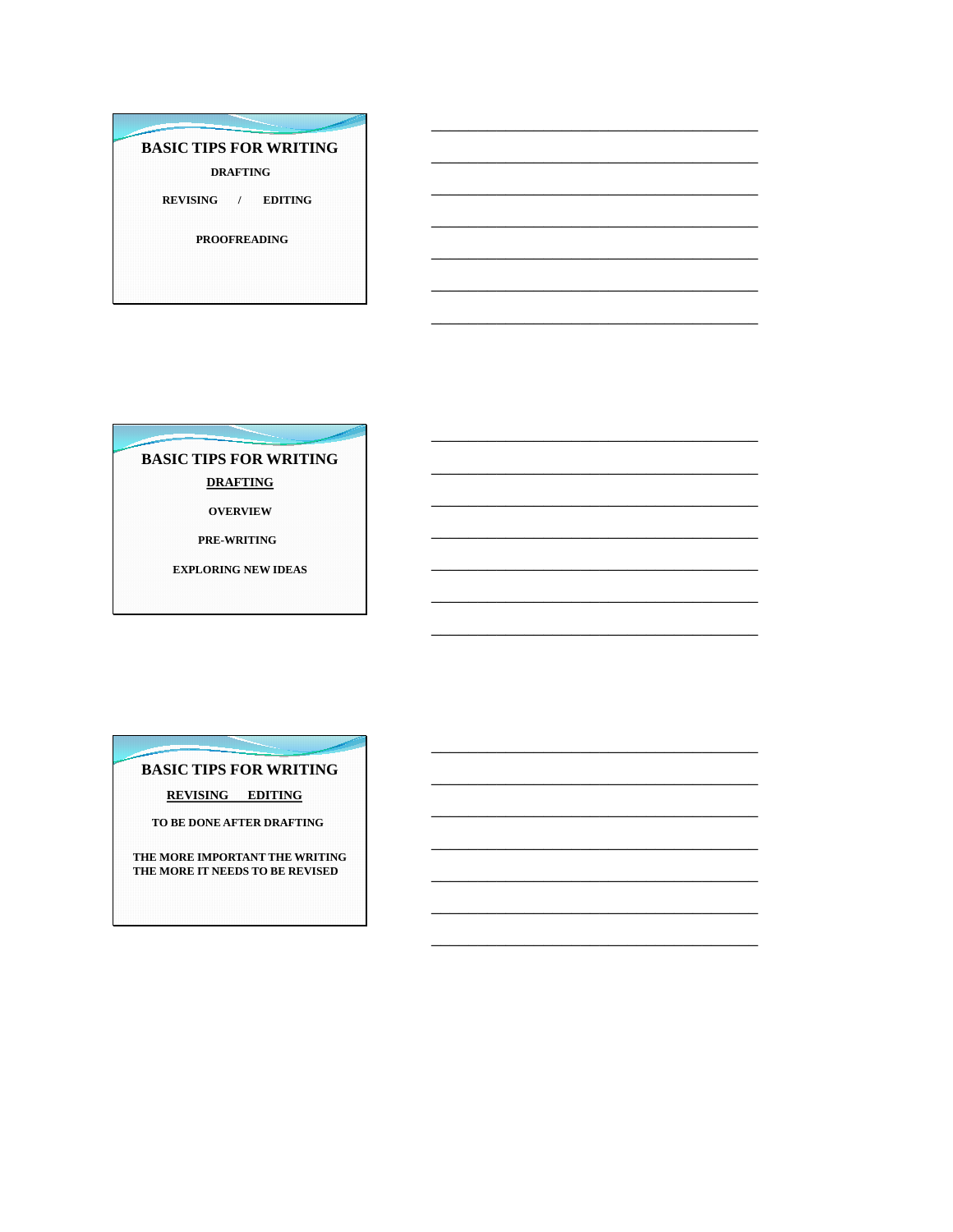**BASIC TIPS FOR WRITING EDITING** ARE THE SENTENCES CLEAR DO THE SENTENCES MAKE SENSE DOES A SENTENCE SEEM TO RAMBLE

**BASIC TIPS FOR WRITING EDITING** 

DOES THE SENTENCE READ SMOOTHLY

IS THE SENTENCE TOO LONG

ARE KEY POINTS AND WORDS CLEAR

**BASIC TIPS FOR WRITING PROOFREADING** 

NO WRITING SHOULD BE CONSIDERED **COMPLETE UNTIL IT HAS CAREFULLY<br>PROOFREAD**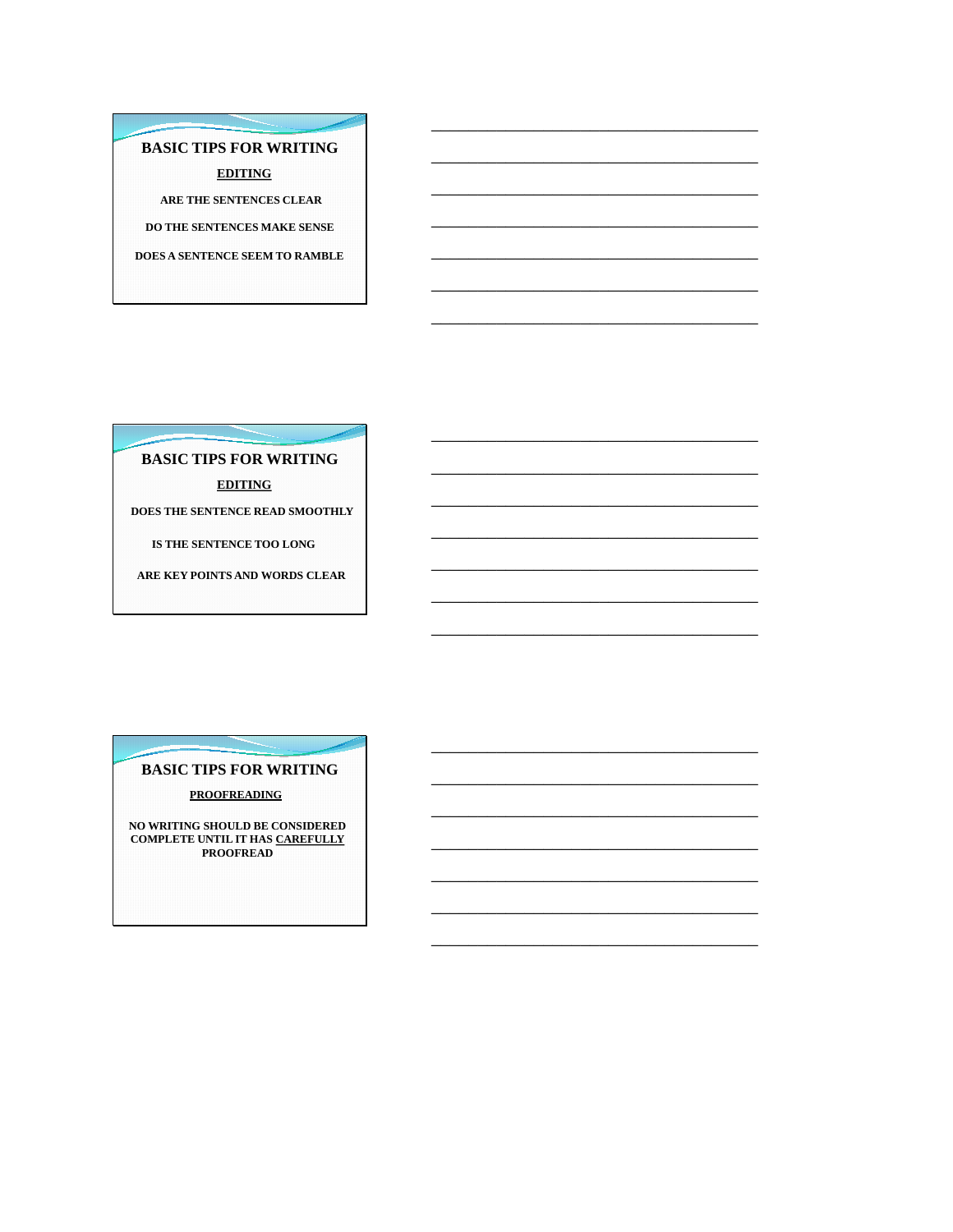**BASIC TIPS FOR WRITING PROOFREADING READ THE PAPER OUT LOUD** ALWAYS TRY TO WAIT A DAY **USE THE COMPUTER** 

**BASIC TIPS FOR WRITING PROOFREADING** IF HIGH PROFILE HIRE A PROFESSIONAL EDITOR ASK SOME ELSE

**EMAIL** 

**EMAIL IS NOT PRIVATE BECAREFUL OF REPLIES** BE CAREFUL OF JOKING WATCH FOR ALL CAPS USE THE SUBJECT LINE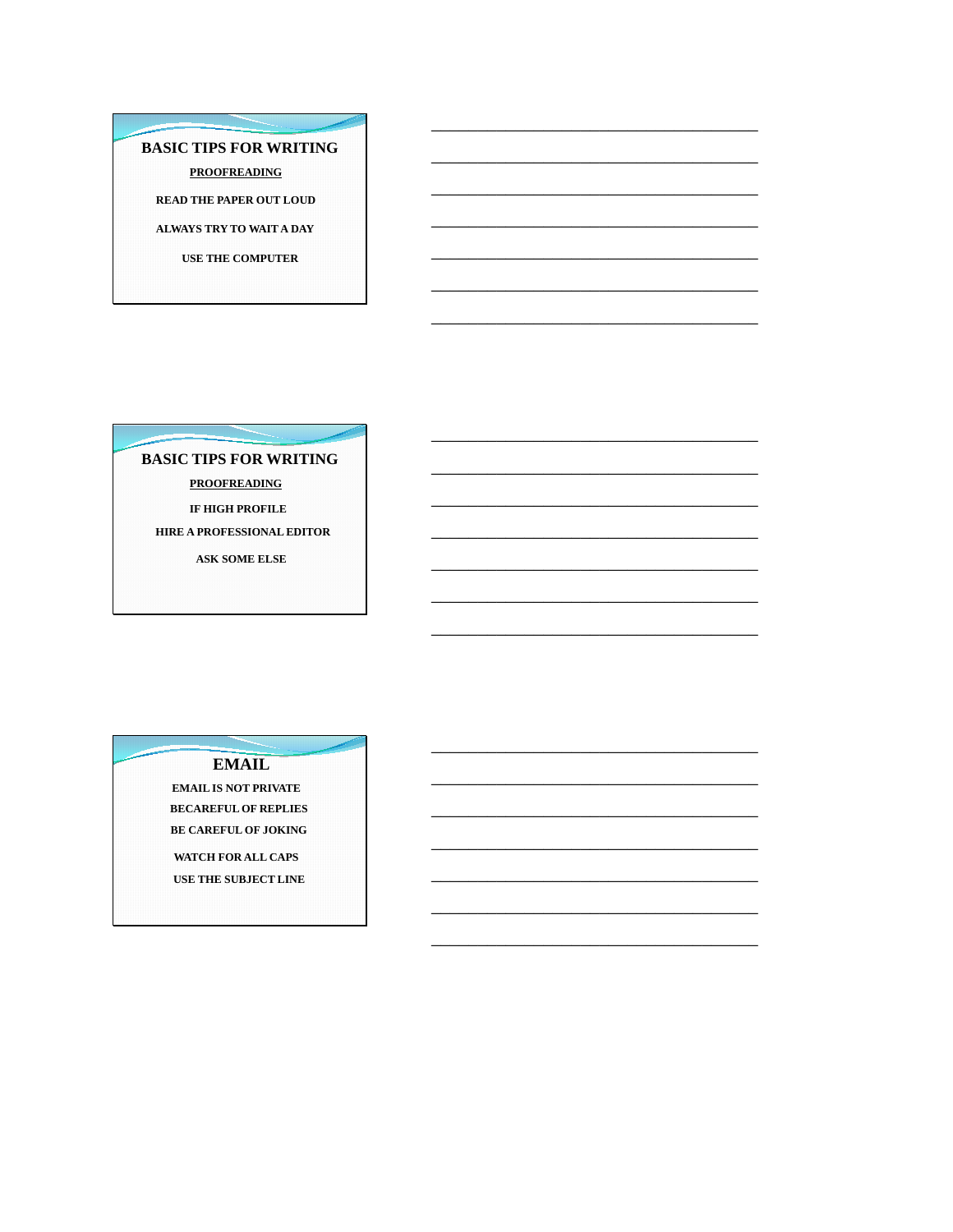





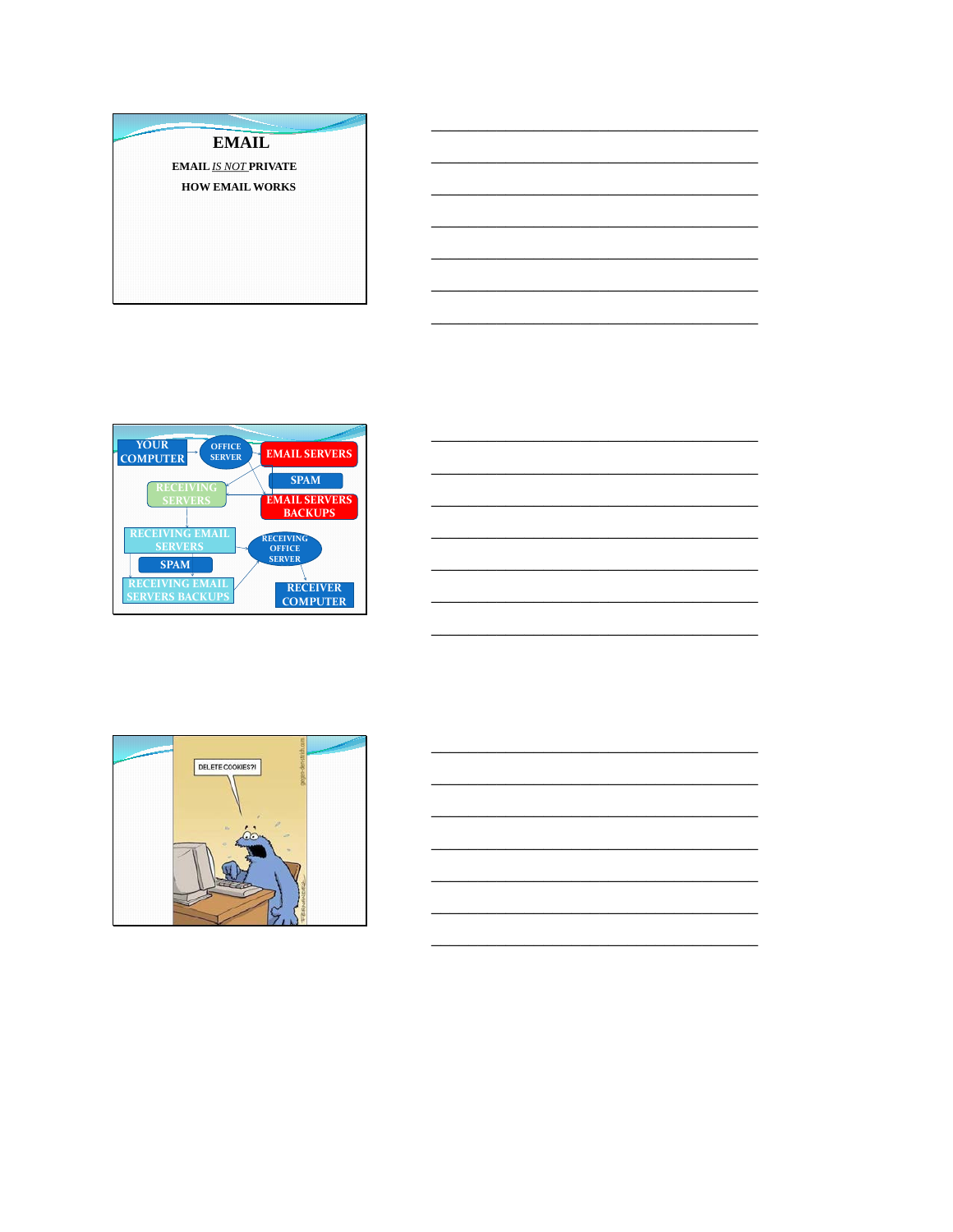

### **EMAIL**

**BECAREFUL OF REPLIES BE CAREFUL OF JOKING** USE THE SUBJECT LINE

**EMAIL** G-MAIL, YAHOO MAIL,<br>AOL MAIL... ECT. DATA MINING